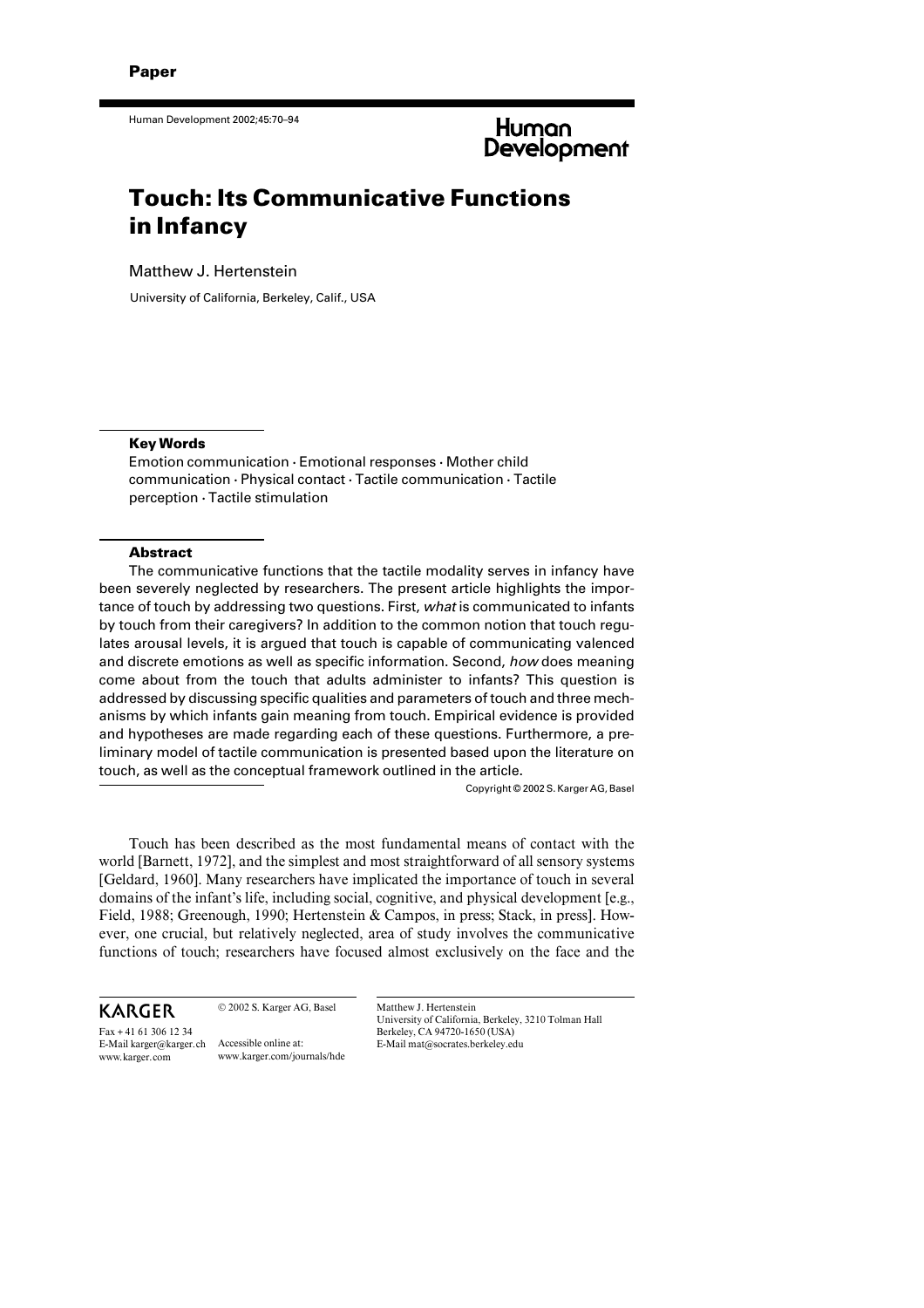voice in infant communication. In the present article, I discuss the communicative functions that the tactile modality serves as it relates to how adults touch infants.

Two fundamental questions are addressed. First, *what* is communicated to infants by touch from their caregivers? In addition to the common notion that touch regulates arousal levels and behavioral state, I argue that touch is capable of communicating valenced and discrete emotions as well as specific information. Second, *how* does meaning come about from the touch that adults administer to infants? This question is addressed by discussing the physical dimensions of touch, as well as by discussing three mechanisms by which meaning from touch comes about. Finally, I propose a model of caregiver-infant tactile communication and suggest future directions for research. The article is meant to be a heuristic enterprise, rather than a definitive answer to the issues and challenges presented herein.

Although the present article primarily focuses on touch that is administered by adults to infants, it is readily apparent that infants use touch to communicate to their caregivers as well. Nevertheless, I do not address the latter phenomenon as it is beyond the scope of this article.1 Furthermore, I do not discuss the infant massage literature as this has been reviewed elsewhere [for a thorough review, see Field, 1998].

#### **Definitional and Conceptual Issues**

Because the present article focuses on two phenomena – touch and communication – and their relations, it is necessary to define and conceptualize these terms. The word 'touch' is semantically rich. In fact, the *Oxford English Dictionary* has dedicated hundreds of lines to define touch [Reite, 1990]. Unlike other forms of communication, separate terms regarding touch do not exist for the communication process (e.g., gaze, speech) or the sensory process (e.g., vision, hearing) [Major, 1981].

Touch can refer to two highly dissociable phenomena:2 (a) the action of an object on the skin and (b) the registration of information by the sensory systems of the skin (what in common usage we call feeling). The dynamics of tactile stimulation upon the infant's skin and the temperature of the caregiver's skin would thus be aspects of the former sense of the word, while the activity of nocioceptive nerves (i.e., pain receptors) or feeling ticklish would be aspects of the latter sense of the word (i.e., sensory registration).

The relations between touch and communication are very different depending on the global aspect of touch to which one refers. For instance, a person may attempt to tickle two infants using identical qualities of touch at the same location on the body (i.e., in the former definition of the word touch), yet only one infant perceives being tickled while the other is indifferent to the stimulation (i.e., in the latter definition of the word touch). In other words, the tactile stimulus pattern that is administered to the infant and

<sup>&</sup>lt;sup>1</sup> The interested reader should see Landau [1989] for one of the few studies that examines infants' use of social touch.

<sup>2</sup> Touch refers here to cutaneous processes primarily, but kinesthetic processes are involved as well because they are difficult to separate one from the other. Together, cutaneous and kinesthetic processes comprise the somaesthetic sense.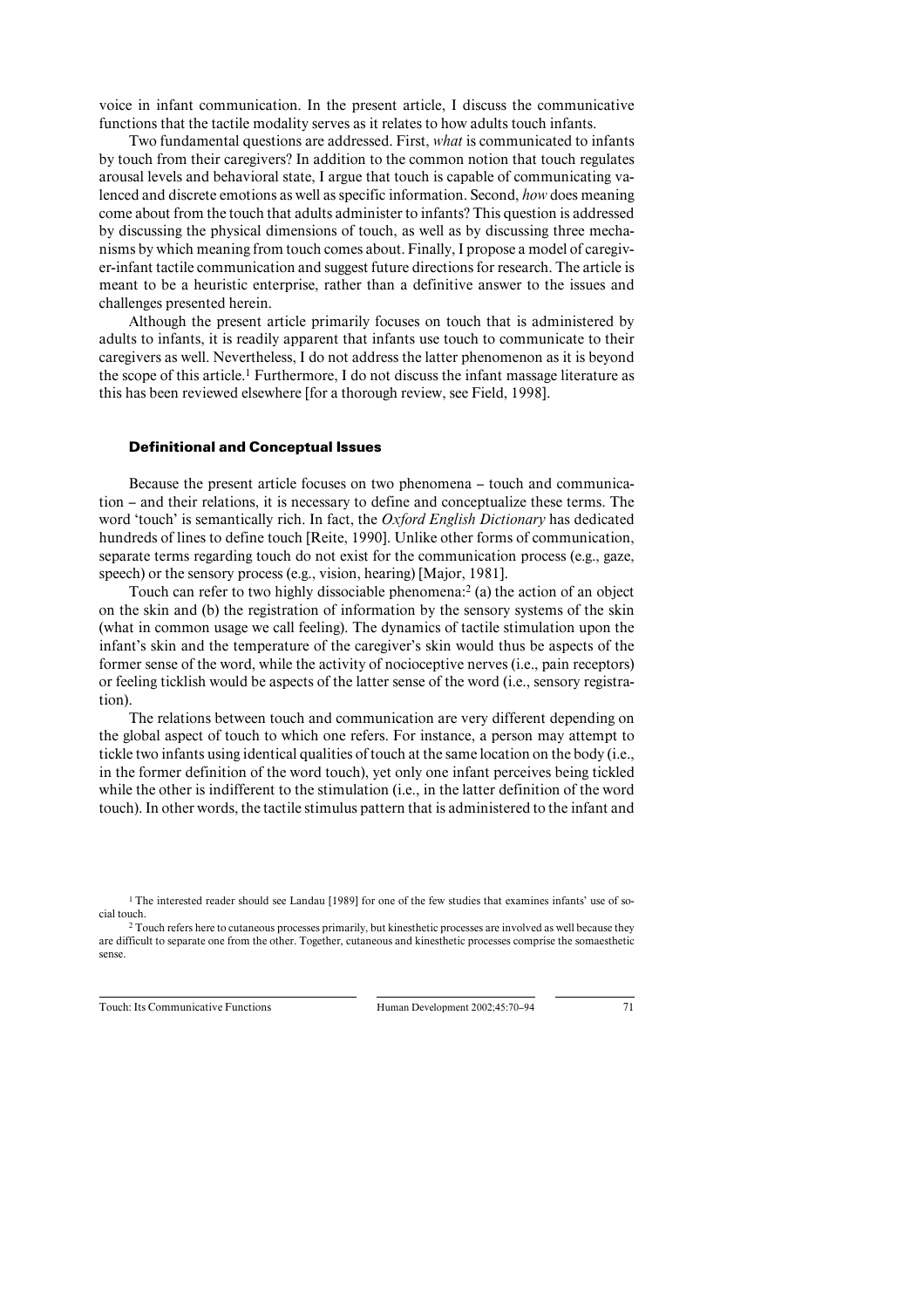what the infant perceives are not isomorphic. To help clarify the difference between the two meanings, I use the words 'touch', 'tactile stimulus', 'tactile form,' and 'tactile pattern' in reference to the action of an object on the skin and 'feel' in reference to the sensory reception of touch.

When using the word 'communication' I do not mean to connote that infants consciously understand the contents of tactile communication. Instead, tactile communication occurs whenever there are systematic changes in another's perceptions, thoughts, feelings, and/or behavior as a function of another's touch in relation to the context in which it occurs. This definition, which derives from a functionalist conception of communication, encompasses both emotional and non-emotional communication, both of which will be discussed later [Barrett & Nelson-Goens, 1997].

The operational definition I provide is broad in scope and refers to two dissociable aspects of communication. First, touch may transmit the caregiver's perceptions, thoughts, and/or feelings to the infant. For example, the caregiver may be angry and the emotional state may be transmitted to the infant such that the infant perceives the caregiver's state (whether or not anger is generated in the infant or not is a separate issue and will be discussed below). In contrast, the second facet of communication does not require that the caregiver's perceptions, thoughts, and/or feelings be transmitted to the infant. Instead, the caregiver's touch may influence that infant's perceptions, thoughts, feelings, or behaviors without actually transmitting the caregiver's perceptions, thoughts, or feelings. The touch that the caregiver administers to the infants is communicative and regulates the infant's perceptions, thoughts, feelings, or behaviors. For example, the caregiver may elicit a negative emotion in the infant by abruptly touching the infant, but the caregiver may not necessarily be experiencing a negative emotion. In this case, a state is elicited in the infant, but the caregiver's perceptions, thoughts, or feelings are not transmitted to the infant.

In sum, the infants' perceptions, thoughts, feelings, and/or behavior are regulated as a function of caregivers' touch in both facets of communication. However, it is not necessary that caregivers transmit information about themselves for communication to occur. In the present article, I refer to both facets as 'communication', acknowledging that touch need not always transmit caregivers' perceptions, thought, or feelings for tactile communication to occur.

Three distinctions must be made regarding communication. First, caregivers may or may not be mindful that they are providing tactile stimulation to their infants for communication to occur. A mother who is thinking about her day at work may be on 'automatic pilot' while changing her infant's diaper such that she fails to pay attention to the touch she is administering to her infant. In contrast, another mother may be mindful of the diaper-changing episode and attend to how she is touching her infant. Communication via the tactile modality may occur in both cases even if the caregiver is not mindful that she is touching the infant.

A second distinction regarding communication involves the intentionality of the caregiver. There has been a longstanding debate about whether or not the intentionality of the caregiver should be a criterion for 'true' communication [Andersen, 1991; Bavelas, 1990; Hinde, 1997; Knapp, 1984; Motley, 1990a; Motley, 1990b; Motley, 1991; Watzlawick, Beavin, & Jackson, 1967]. Some hold that a given behavior must be intentionally displayed and be goal directed for 'true' communication [e.g., Watzlawick et al., 1967], whereas others believe that intention should not be a criterion for communication [e.g., Hinde, 1997]. The definition of tactile communication provided here aligns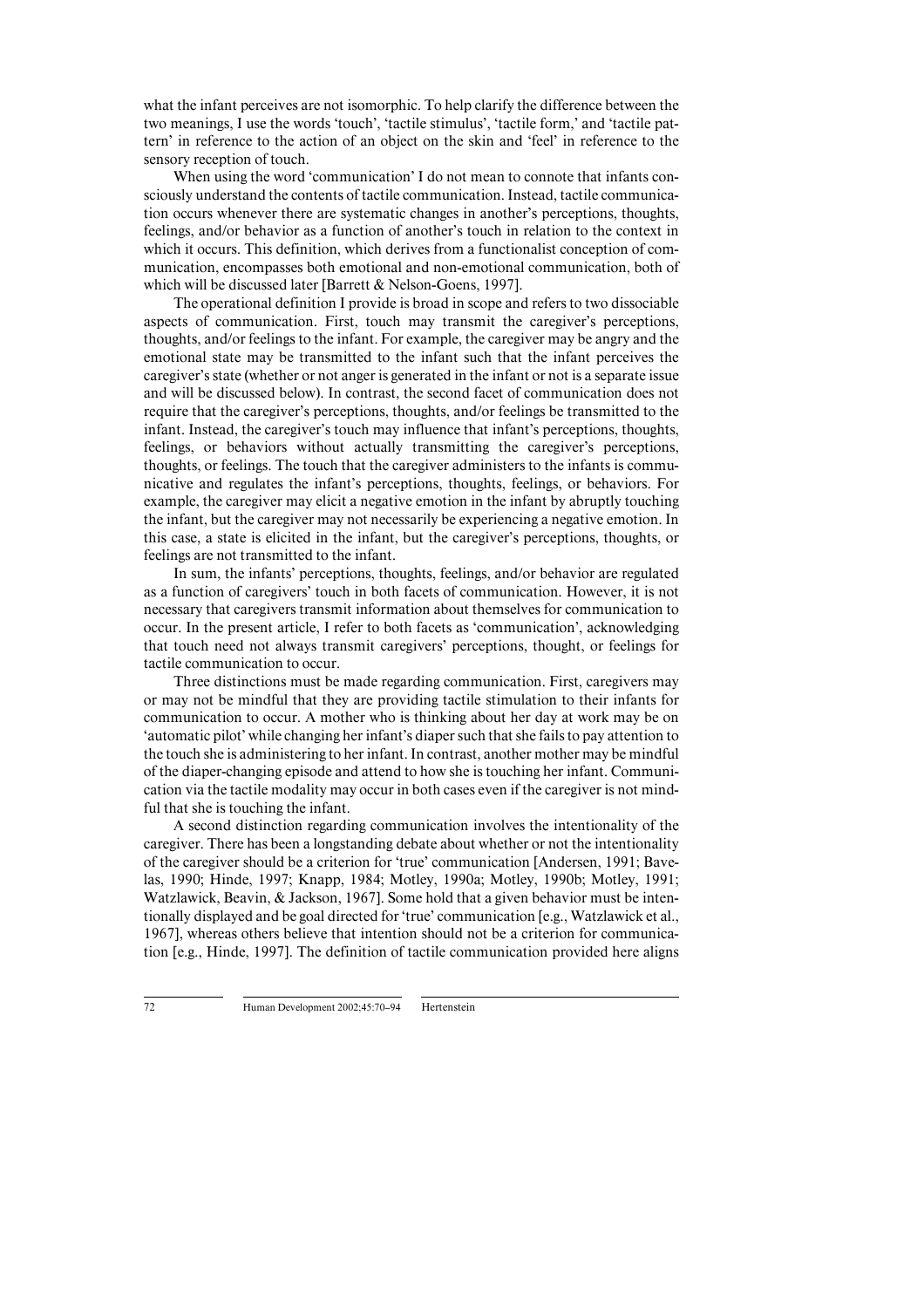with the position that the caregiver need not touch or communicate with the infant intentionally to constitute communication. A father administering harsh touch to his infant while replacing his infant's diaper may be communicating to the infant even though he does so unintentionally. Likewise, a mother holding her infant after an extraordinarily stressful day at work may be communicating her anxiousness to the infant, even though she has no intention of doing so.

A third distinction involves the link between the communication of the caregiver's emotional experience and the generation of emotion in the infant. The distinction is important because a caregiver's emotional experience may be transmitted to the infant, but the emotion may not be generated in the infant. An infant may perceive that his caregiver is fearful, but fear may not be generated in the infant per se ('My caregiver is fearful, but I am happy.'). The same holds true for information of a non-emotional nature. A caregiver may communication that he is fatigued, for example, but this does not necessarily generate fatigue in the infant. In short, a caregiver's state may not necessarily be generated in the infant for communication to occur.

### **Touch: A Neglected Modality of Communication**

No one can doubt that touch is a major component in infant-caregiver interaction. The importance of touch is indicated, in part, by the amount of time that infants are touched by their caregivers. In one US sample, infants were touched for 33–61% of the time during brief interactions with their mothers [Stack & Muir, 1990], but this is much higher in some cultures including the !Kung, where mothers spend 75% of their time in contact with their infants [Konner, 1976]. Similar amounts for physical contact have been reported amongst the Efe tribe, a community of foragers residing in the Ituri Forest of Zaire [Tronick, 1995].

The apparent universality of touch in the infant-caregiver relationship leads to an interesting hypothesis. Lorenz [1943] postulated that infants' physical characteristics constituted what he called 'babyness' and that these characteristics encourage parents to care for their offspring. These characteristics include disproportionately large heads, a prominent forehead, large eyes, and round protruding cheeks. In line with Lorenz's hypothesis, it is probably no accident that infants' skin is smooth and satin-like. Because the skin is so soft, it may afford touch by caregivers compelling them to provide tactile stimulation. At present, there is no empirical evidence for this hypothesis, but it is interesting to ponder given the apparent universality of touch in the infant-caregiver dyad.

Over four decades ago, Frank [1957] commented that the study of touch and tactile communication was severely neglected. Frank's comment still rings true today. In fact, Walker-Andrews [1997] recently reviewed the literature on infants' perceptions of others' expressive behaviors and, while the breadth of the article was extensive, no studies were reviewed focusing on infants' perceptions of expressive behavior through touch. To date, the study of touch and its relation to communication has been neither systematic, nor broad; the lack of knowledge about tactile communication represents a sizeable lacuna in our knowledge about the caregiver-infant communication system. The embryonic stage of research on tactile communication stands in stark contrast to the field of haptic perception (i.e., the perception of objects using touch) where greater strides have been made [Bushnell & Baxt, 1999; Bushnell & Bourdreau, 1991; Rose & Ruff, 1987].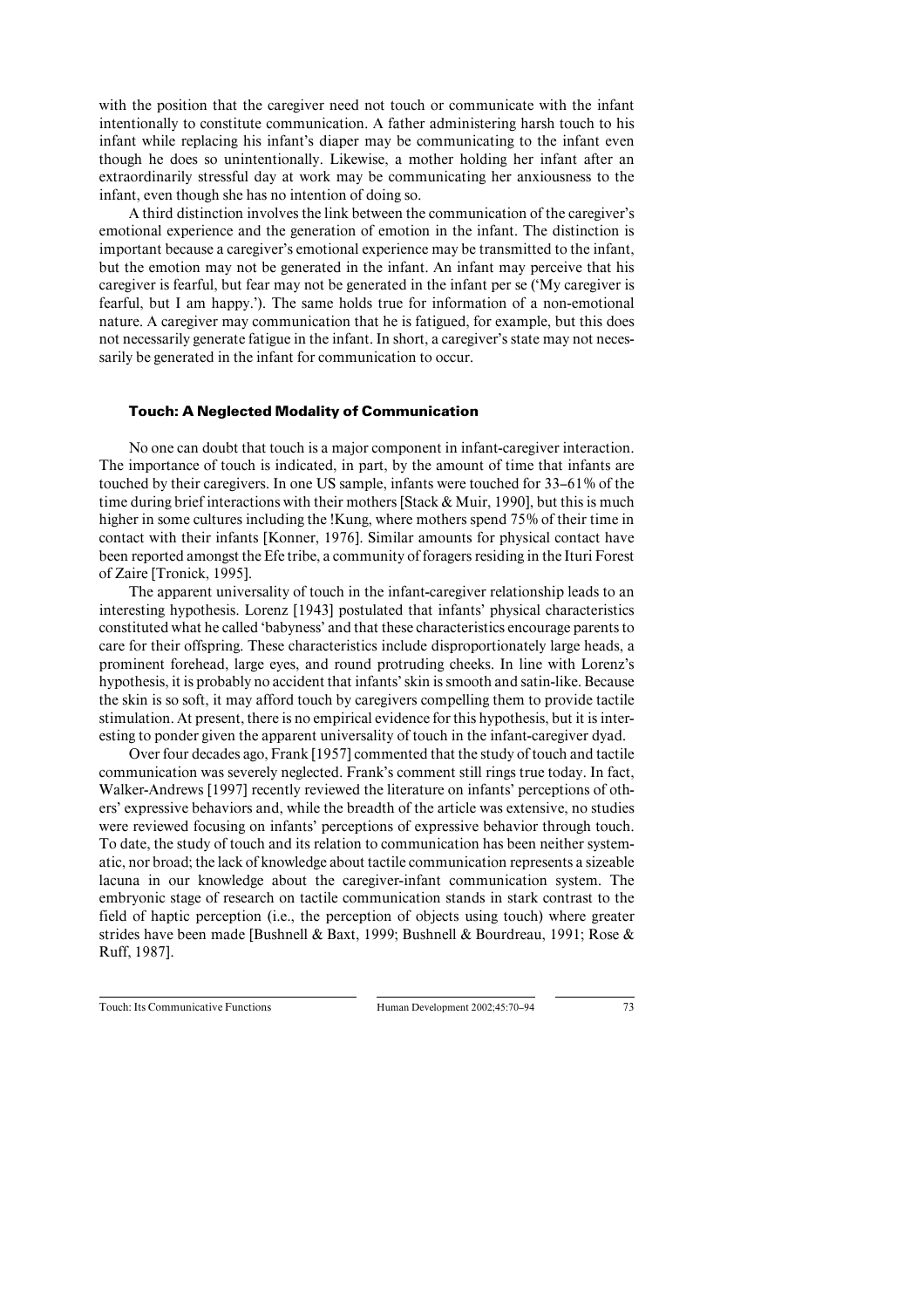The dearth of literature on the role of touch in communication is surprising considering that touch may be an extraordinarily powerful sensory system for the communication of emotion and other information. Why have researchers not mined this potentially rich vein? Both methodological and historical factors seem to account for researchers' neglect of tactile communication. Perhaps the primary methodological reason is that it is very difficult to measure. Tactile patterns are extremely complex, containing many degrees of freedom in any given pattern of touch. As will be discussed, a particular touch can vary in its action (e.g., stroking, rubbing, squeezing), intensity, velocity, abruptness, temperature, location, frequency, duration, and extent of surface area touched. While the perceptual richness and complexity of touch is ideal for communicative purposes, it is difficult to measure some of the qualities and parameters of touch. For example, it is difficult to measure the exact intensity of a particular pattern of touch from videotaped interactions between mothers and their infants. Difficulties like this have proved to be challenging for researchers who have devised coding systems to measure tactile stimulation [Stack, LePage, Hains, & Muir, 2001, as cited in Stack, in press; Stepakoff, Beebe, & Jaffe, 2000; Weiss, 1992]. The methodological challenges faced by researchers studying touch stand in contrast to those studying the face and voice where the challenge of measurement has been addressed with relative success [e.g., Ekman, 1999; Izard, 1979; Oster, 2001; Scherer, 1986]. Clearly, further refinement of tactile measures is in order and would benefit the study of tactile communication significantly.

Historical developments in Western philosophy also account for the neglect of research on touch. Since the time of Plato, philosophy has been dominated by metaphors and examples that privilege vision over other modalities. Historically, the vast majority of philosophers believed that vision offered the clearest and most veridical perception of the world, both of which are of fundamental importance in philosophy. This belief, in part, resulted in the majority of philosophers and scientists relegating the other perceptual modalities and focusing the majority of their intellectual energies on the study of vision [for an exception, see Merleau-Ponty, 1962]. That many major universities have an entire department dedicated to the study of vision attests to the fact that the visual modality dominates researchers' attention.

## **What Does Touch Communicate to the Infant?**

Though the study of touch has been limited, a substantial body of literature has accumulated indicating that touch soothes and arouses, as well as regulates the infant's state [Kisilevsky, Stack, & Muir, 1991; Montagu, 1986]. However, touch may also serve other communicative functions [e.g., Cannon, 1977; Frank, 1957; Peláez-Nogueras et al., 1997; Stack & Muir, 1992]. This idea is in line with functionalist theories that stress the principle of equipotentiality in communication [Barrett  $\&$  Campos, 1987; Witherington, Campos, & Hertenstein , in press]. This principle refers to the idea that the same communicative outcome can be achieved via a number of different pathways. As mentioned at the outset of this article, researchers have focused on two particular pathways for communication – the auditory (i.e., the voice) and the visual (i.e., the face). If the principle of equipotentiality operates in communication, it is probable that the tactile modality communicates to the infant as well.

In this section, I postulate what might be communicated by touch – emotions and other information – and review research suggesting that touch serves a communicative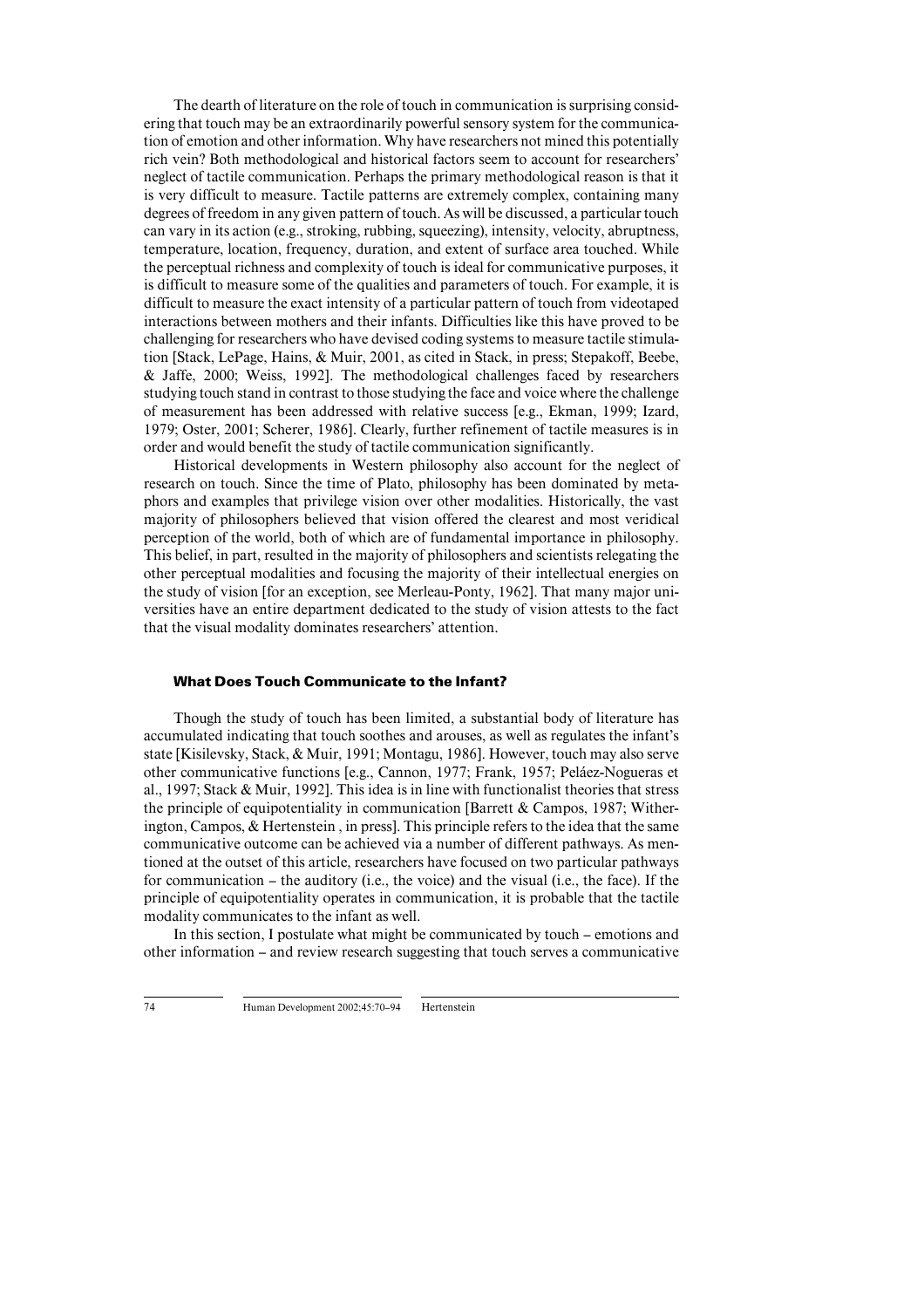function. The scope of the research to be reviewed is limited to those studies in which touch is examined explicitly or a reasonable inference can be drawn regarding the role of touch as opposed to other means of communication.3 Exceptions are noted.

## *Emotions*

The word 'emotion' is derived from the Latin 'to move out', suggesting that one facet of emotions is bodily movement and action. This notion is in complete accord with contemporary emotion theory. Frijda [1986] holds that tendencies to act in relation to others are fundamental to the concept of emotion. In any given interaction, one can observe a mother emoting through touch to 'move out'. In addition to the mother's action tendencies, there is evidence to indicate that her physiology differs as a function of the particular emotion that she experiences [e.g., Levenson, 1992]. Her respiratory patterns, skin temperature, perspiration, and pulse may also be perceived by an infant held in close contact.

Touch may also provide information regarding the caregiver's action readiness. Action readiness refers to a person's preparation to act and implement a motor program to establish, maintain, or change a relationship to an event of significance to that person [Barrett & Campos, 1987; Frijda, 1986]. The caregiver's action readiness may, for instance, be specified by the contraction of particular muscle groups, as well as by expanding or deflating the lungs. Action readiness may be communicated to the infant by touch and thereby help the infant predict what the caregiver is going to do in the future.

*Valenced Emotions.* Touch may be an extraordinarily powerful sensory system for communicating hedonically valenced emotions. The skin contains receptors that directly generate hedonic values, either because there are portions of the skin that are erogenous or because there are nerve endings that are nociceptive. Because hedonic processes are one of the primitives in the generation of emotion [Campos, Mumme, Kermoian, & Campos, 1994], the skin senses must be considered central to the study of emotion. In the following sections, I review some of the literature suggesting that touch communicates positive and negative emotions.

*Positive Emotion.* A number of studies indicate that touch is capable of communicating and eliciting positive emotions. Wolff [1963] studied the development of smiling in the early life of the infant and reported that the widely known game of 'pat-a-cake' becomes an effective generator of positive emotions in infants as indicated by their intense and broad smiles. Wolff inferred that tactile stimulation, and not other stimulation, resulted in infant smiling because the infants played the game without being able to see or hear the interactive adult.

More recently, researchers have showed that touch adds to the positive reinforcement value of other forms of reinforcing stimulation [Peláez-Nogueras, Gewirtz, Field,

<sup>3</sup> The literature on bonding between mother and infant is not included because methodological difficulties in these studies make it troublesome to infer the unique contribution(s) of touch.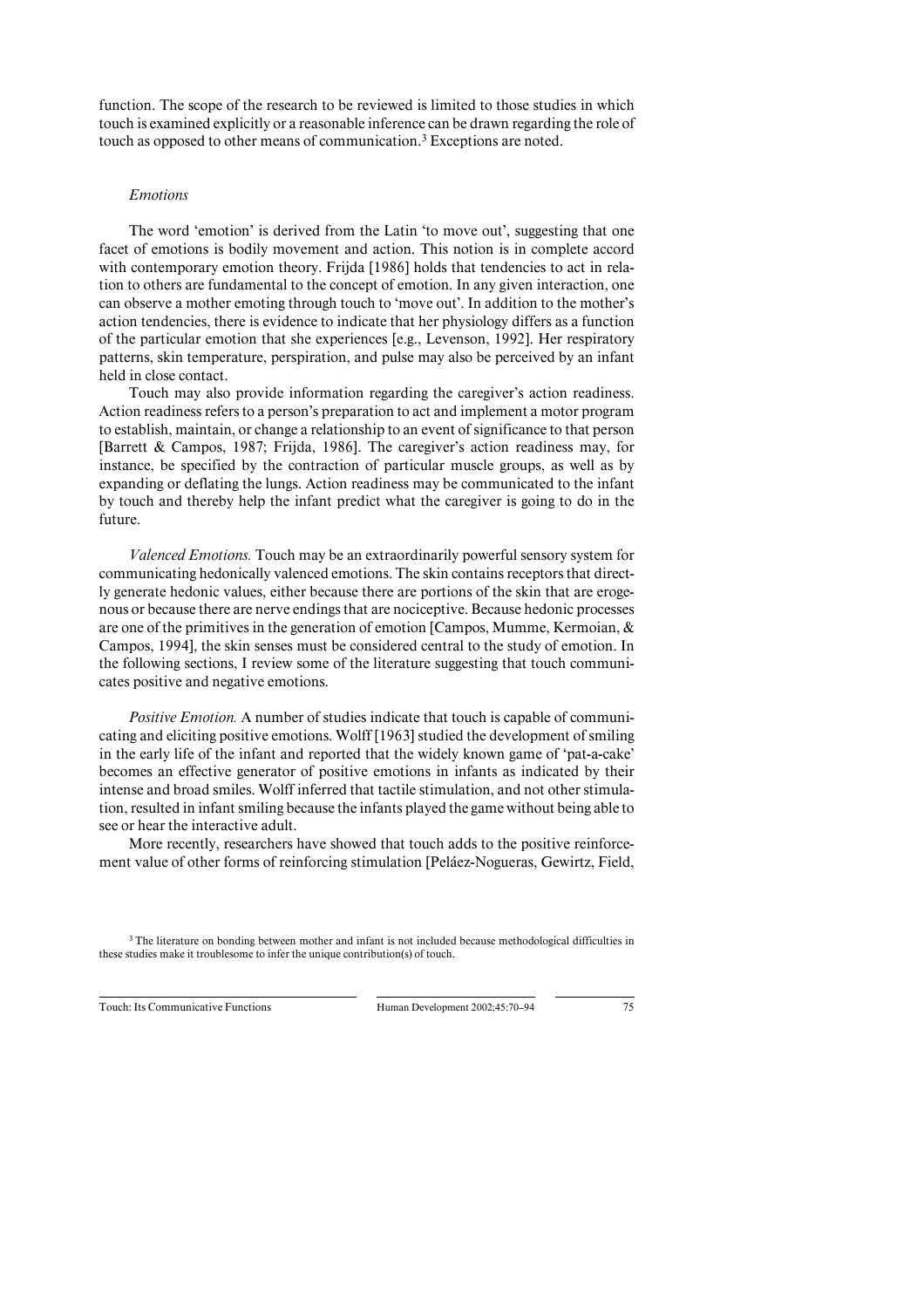& Cigales, 1996b]. Peláez-Nogueras et al. [1996b] used a contingency-based technique (the synchronized reinforcement procedure) to measure infants' preferences for social stimulation. The investigators used this procedure to reinforce infant eye-contact to the experimenter with two reinforcers: a stimulus compilation that included the face, voice, and touch of an adult versus one that did not include touch. Infants between 1.5 and 3.5 months old who received touch emitted more smiles and vocalizations and spent less time crying than infants receiving no touch. In a subsequent study, Pelaez-Nogueras et al. [1997] compared the reinforcement effects of tickling and poking to systematic stroking on 2- to 4.5-month-old infants when they made eye contact with the experimenter. The investigators reported that infants in the stroking condition smiled and vocalized more and cried less than infants in the tickle/poke condition. This line of research demonstrates that touch is capable of eliciting positive emotion.

Researchers have also shown that touch elicits infant smiling during a maternal still-face [Stack & Muir, 1990; Stack & Muir, 1992]. In the still-face paradigm, the adult assumes an expressionless and stationary facial display directed to the infant while remaining silent – a condition that results in considerable frustration and upset in some infants [Tronick, Als, Adamson, Wise, & Brazelton, 1978]. Stack and Muir [1990] found that when mothers were instructed to touch their 5-month-old infants during the still-face period (maternal contact being left free to vary), their infants displayed significantly less grimacing and more smiling compared to infants whose mothers had not touched them during this period. In a subsequent study, Stack and Muir [1992] ruled out the alternative possibility that the infants' emotional displays were mediated by seeing their mothers' hands move.4 Interestingly, other researchers have demonstrated that infants of depressed mothers displayed more positive expressions than infants of nondepressed mothers receiving no touch in the still-face paradigm [Peláez-Nogueras, Field, Hossain, & Pickens, 1996a]. These findings, together with Stack and Muir's [1990, 1992], indicate that touch generates positive emotional displays, as well as modulates negative ones.<sup>5</sup>

*Negative Emotion.* It makes intuitive sense that touch communicates and elicits negative emotions in the infant. While not typically investigated experimentally (perhaps because of ethical reasons), several studies have indicated that touch is capable of eliciting negative emotion. Brossard and Decarie [1968] explored a number of stimuli varying in complexity that reinforce smiling in 16- to 20-week-old infants. While picking up the infants reinforced infants most effectively, laying a hand on the infants' abdomens for 30 s with little pressure (i.e., static touch) took the most amount of time to reinforce infant smiling. Furthermore, infants displayed the most amount of tension when they were touched statically. Brossard et al.'s [1968] results indicate that some types of touch, at least static touch, are aversive.

<sup>4</sup> Stack and Muir's [1990, 1992] studies demonstrate the important relation between touch and the infant's visual attention. Stack and Muir showed that if the mother's hands were visible while touching the infant, the infant would direct his/her smiling and attention to the hands [Stack & Muir, 1990], whereas if the hands were invisible, the infant would smile and attend to the mother's still-face. Furthermore, touch preempted the negative message communicated by the still-face.

<sup>5</sup> I have interpreted Stack and Muir's [1990, 1992] findings as indicating that positive emotions were generated in the infant. However, it is maybe that positive emotions were not generated, but instead, negative emotions were modulated. In either case, their results indicate that touch increased infant smiling.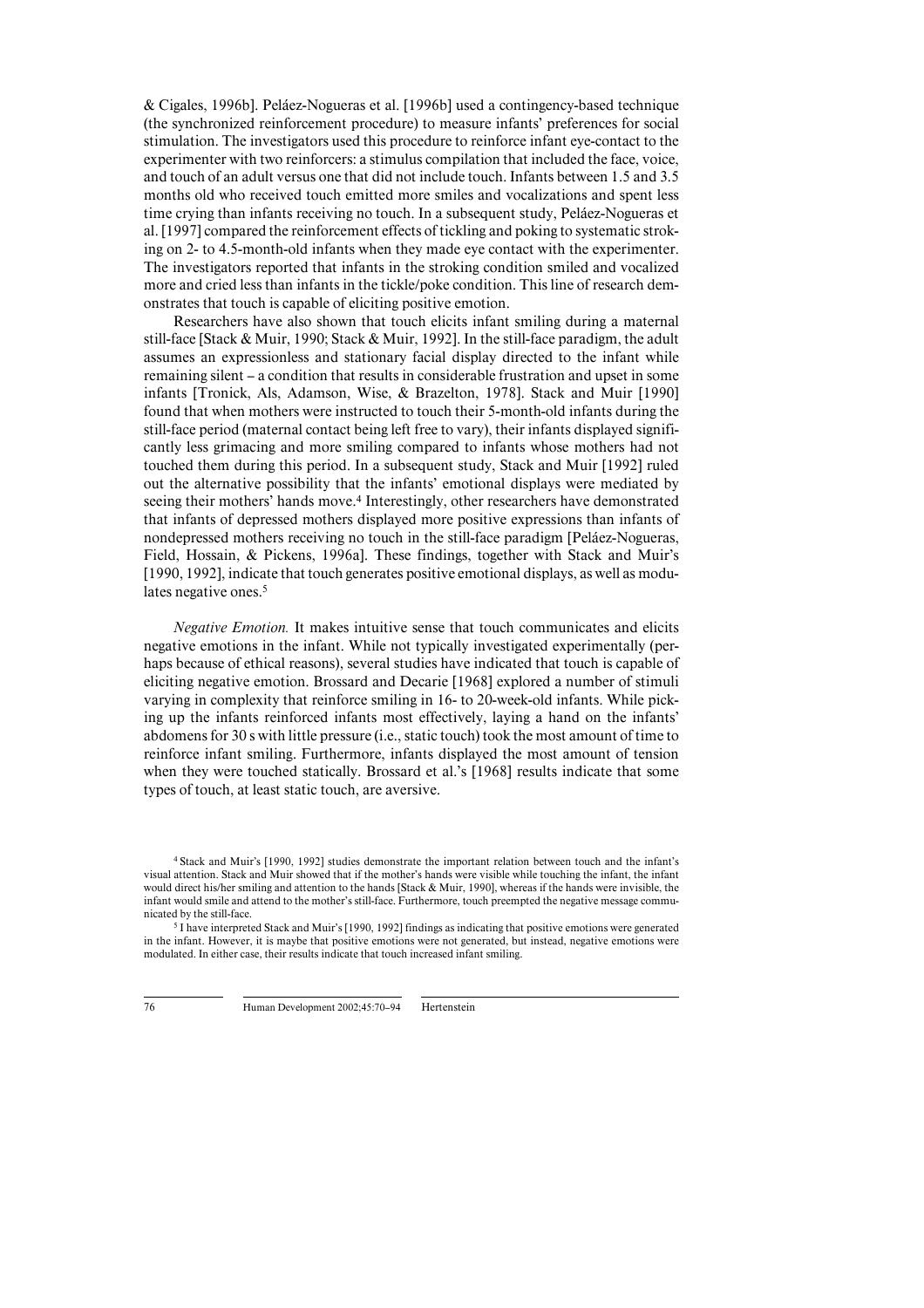Weiss and her colleagues demonstrated that some types of touch, especially harsh touch, experienced early in life were associated with later emotional and behavioral problems [Weiss, Wilson, Seed, & Paul, in press]. The researchers videotaped 3-monthold infants being fed by their mothers and coded the tapes for mother-infant interaction, including maternal touch. The infants' social adaptation and emotional/behavioral problems were indexed when the children were 2 years old. The results indicated that infants who had received harsher and more frequent touch demonstrated more aggressive and destructive behaviors while infants who had received more nurturing touch had significantly less depression and anxiety. These results suggest that touch not only affects infants' emotional lives in the short term, but also across a protracted period of time.

Recently, Hertenstein and Campos [in press] demonstrated that maternal touch can elicit negative emotional displays in 12-month-old infants and can regulate their instrumental behaviors toward objects in the world. Infants sat on their mothers' laps facing away from their mothers while novel objects were presented serially by the experimenter to the dyad. As each object was presented, the mothers administered tactile stimulation that was predicted to generate negative emotion in the infant by abruptly pressing their infants' abdomens with their fingers while inhaling suddenly. The infants touched the objects less and waited longer to touch the objects, while displaying more negative emotional expressions, compared to infants in a control condition. This study demonstrates that touch not only affects infants' emotional displays, but their instrumental behaviors toward objects as well.

Studies of depressed mothers also indicate that touch communicates negative emotions to infants. A number of studies have documented that depressed mothers tend to poke, tickle, and jab their infants during interaction more than nondepressed mothers [Cohn & Tronick, 1989; Field, Healy, Goldstein, & Guthertz, 1990; Stepakoff et al., 2000]. These behaviors have been associated with infants' negative emotional displays indicating again that caregivers can readily generate negative emotions via the tactile modality [Tronick, 1995].

*Discrete Emotions.* In addition to valenced (positive or negative) emotions, touch may also communicate specific emotions. One feature of the so-called 'basic' emotions is multimodal specification; that is, emotions like sadness, fear, anger, joy, surprise, and disgust can be communicated both by the face and the voice [Campos, Barrett, Lamb, Goldsmith, & Stenberg, 1983; Walker-Andrews, 1997]. In general, phenomena such as distance, direction, and speed that are multimodally specified in sight and sound are also specified by touch [Stern, 1985]. The infant likely uses these temporal and spatial cues to perceive emotion, even discrete emotions. For example, anger may be specified when the caregiver touches the infant with an abrupt grasp, a high degree of intensity, a high finger to palm ratio of contact, an abrupt release, and skin that feels relatively hot. While little empirical evidence exists to support the communication of specific emotions, there is some suggestive evidence [Clynes, 1977; Dickson, Walker, & Fogel, 1997; Stack & Arnold, 1998; Stack & LePage, 1996; Stack & Muir, 1990, 1992].

One relevant approach to the study of touch and discrete emotions is that of Clynes [1977] whose studies demonstrate that there is cross-cultural agreement among research participants in the dynamics that they use when expressing discrete emotions. Clynes used a pressure-sensitive keypad from which he plotted the vertical and horizontal components of transient fingertip pressure to identify the patterns for each of these emo-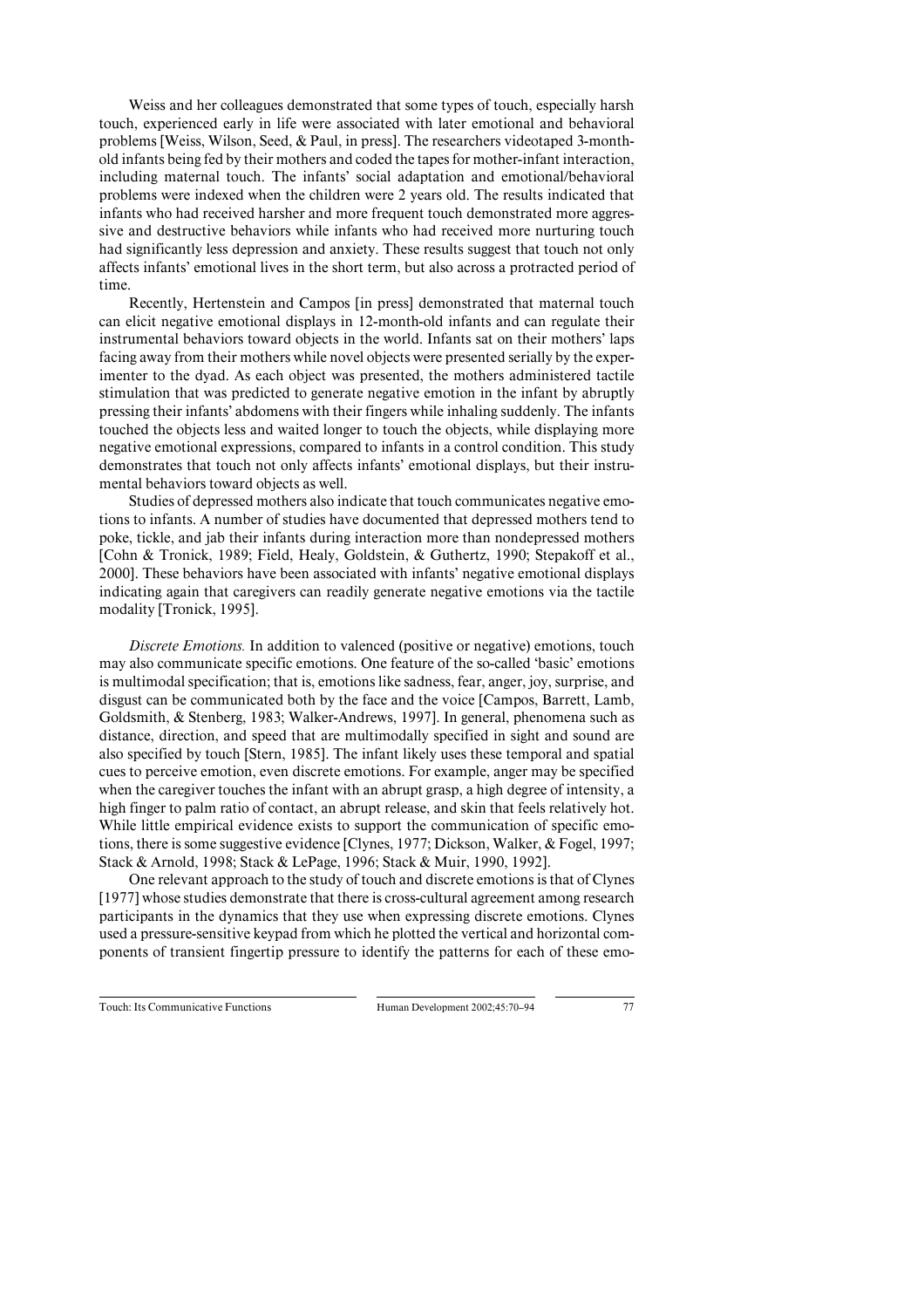tions. Using university students from the United States and a variety of other countries around the world, Clynes identified universal expressive patterns of touch whereby specific emotions were associated with particular tactile patterns and dynamics. For example, the graph of key pressing as a function of love had a shallow, sweeping curve, whereas key pressing as a function of anger dipped suddenly and rebounded to a height greater than the initial level. Although this line of research indicates that there is a universal pattern of expressing discrete emotions using *fingertip pressure* on a keypad, we do not know if the dynamics of fingertip pressure map onto *tactile patterns* that are used to communicate emotions.

In the developmental realm, studies indicate that infants are sensitive to subtle changes in tactile stimulation and that they respond appropriately to specific qualities of touch. Perhaps the best empirical support for this comes from the work of Stack and her colleagues [Stack & Arnold, 1998; Stack & LePage, 1996]. As reviewed earlier, Stack and Muir [1990, 1992] found that maternal touch generated positive emotional displays and/or mitigated negative ones in the still-face paradigm. Building on this work, Stack and her colleagues were curious to know if infants were sensitive to specific qualities of touch and whether mothers could effectively elicit specific responses from their infants.

Stack and her colleagues conducted a series of studies indicating that mothers are able to elicit specific responses from their infants via touch. Stack and LePage [1996] instructed mothers to interact with their 5.5-month-old infants in four periods (each separated by 20 s): (1) normal interaction (including the face, voice, and touch); (2) stillface while interacting with infants through touch (touch being free to vary); (3) still-face while touching infants so as to obtain the maximum amount of smiling, and (4) still-face while touching infants on only one area of the body. When mothers were instructed to obtain the maximum amount of smiling through touch, infants smiled equally as mush as in the normal interaction period and more than in the other two still-face periods.

Stack and Arnold [1998] conducted a similar within-subjects study in which they instructed mothers to assume a still-face in 3 periods of interaction with their 5.5 month-old infants, after a period of normal interaction. Mothers were instructed to (1) get their infants to imitate them using touch; (2) engage their infants in a playful interaction using touch, and (3) attract and maintain their infants' attention on their faces with as much eye-to-eye contact as possible using touch. The results indicated that when mothers were instructed to engage their infants in a playful interaction using touch, infants smiled more than in the normal interaction period. Furthermore, mothers successfully attracted infants' attention to their face using touch, even with a still face. These results, in concert with those of Stack and LePage [1996], indicate that infants are sensitive to the specific qualities of touch rather than its mere presence or absence. Moreover, the results also suggest that mothers are capable of eliciting specific behaviors from their infants using touch.

A different line of work also suggests that touch elicits specific infant behavioral responses. Dickson, Walker, and Fogel [1997] examined the relation between morphologically distinct types of smiles – basic, play, and Duchenne<sup>6</sup> – and the social context in

<sup>6</sup> Each of these smiles was coded using Baby FACS [Oster, 2001] which specifies the specific muscle groups that contract. A basic smile is characterized by lip corner raises caused by a contraction of the zygomatic muscle; a play smile is coded when the jaw drops open and the lip corners are raised; a Duchenne smile is coded when the orbicularis oculi contracts and raises the cheeks, in addition to lip corner raises [Dickson, Fogel, & Messinger, 1998].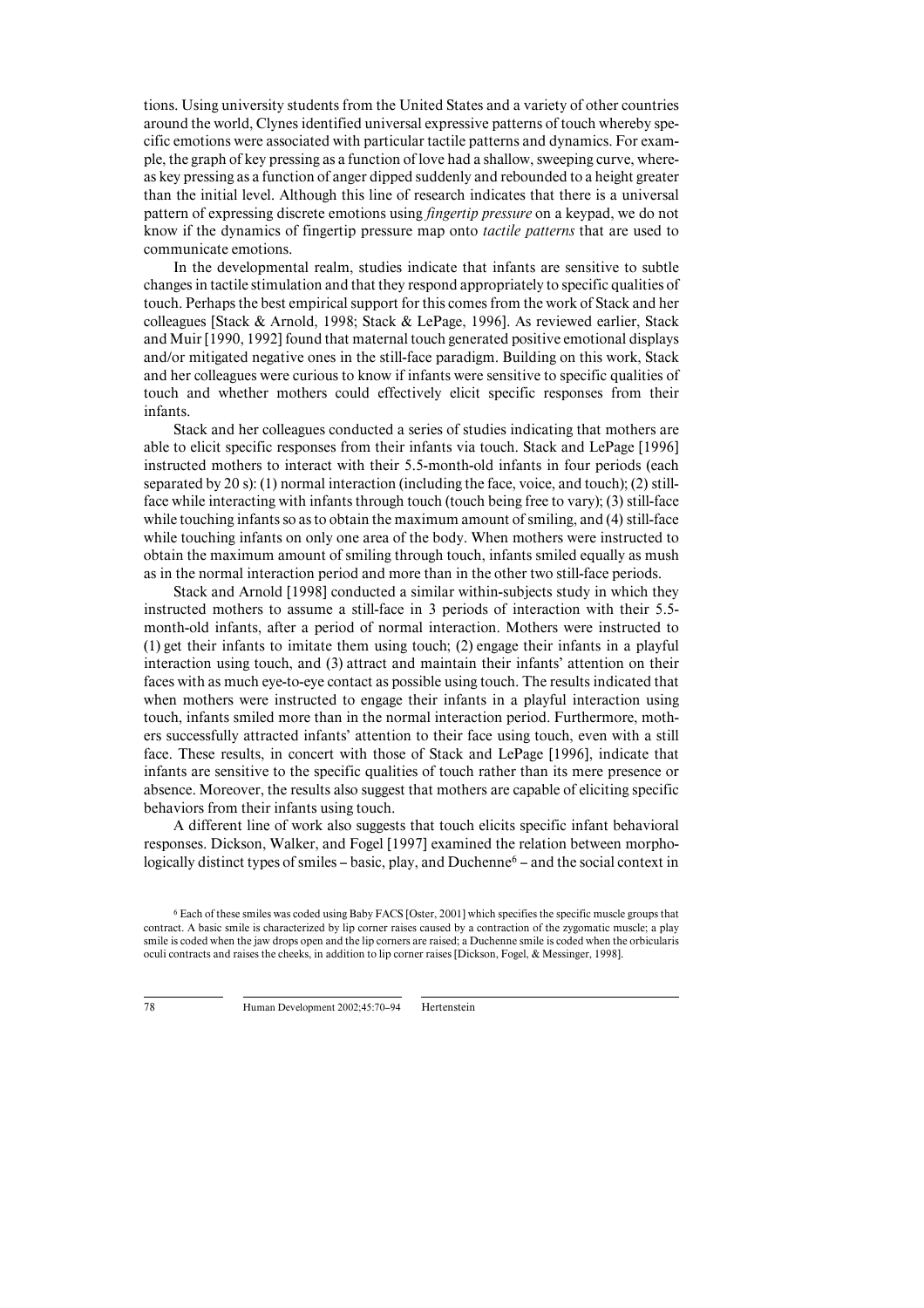which these smiles are elicited (i.e., parent-infant interactions consisting of object play, physical play, vocal play, and book reading). It is believed that each of these smiles is context specific. Dickson et al. [1997] found that physical play that included tactile stimulation elicited play smiles 45% of the time compared to 28 and 27% for basic and Duchenne smiles, respectively. Moreover, play smiles only occurred 30, 18 and 6% of the time during object play, vocal play, and book reading, respectively. The following observation of a father with his infant during physical play: 'Her vocalizations fluctuate at the same speed in which he is tickling her stomach with his face and fingers in a side to side fashion' [p. 930] suggests that specific qualities of touch may result in specific infant responses (although confounded with other modalities).

Overall, evidence indicates that infants are sensitive to very specific qualities and parameters of touch. The evidence indicates that it may be possible for infants to be responsive to the communication of discrete emotions. However, much more empirical evidence is needed to support this hypothesis.

*Specific Information.* In addition to emotional content, tactile communication may transmit specific information to the infant [Tronick, 1995]. Touch may communicate, for example, the presence or absence of a caregiver or the identity of the person who touches the infant. Most often, the information communicated through touch will be of emotional significance to the infant such that a concomitant emotion will be communicated and elicited in the infant. However, specific messages need not necessarily communicate or elicit emotion.

Tronick [1995] reported two studies as evidence suggesting that touch communicates specific messages. The first study indicated that qualitatively different types of touch (i.e., maternal stroking, rhythmic touching, holding, tickling, kissing, and poking/ pinching) are used by mothers during face-to-face interactions with their 6-month-old infants. Stroking, rhythmic touching, and holding the infant occurred most often, followed in frequency by tickling and kissing; poking and pinching occurred the least.

The second study investigated the independent roles of touch, vision, and voice in mother-infant interaction [Brown & Tronick, unpubl., as cited in Tronick, 1995]. There were five conditions in this study; the infant either: (1) participated in a normal play session in which the mother talked, touched and vocalized; (2) could only see the mother; (3) could only hear the mother; (4) could only feel the mother's touch, or (5) was left alone. Infants who were touched only, compared to the normal play and face-only conditions, responded in an affectively and behaviorally subdued manner, exhibited low levels of fussing or crying, were less stressed (as indexed by a low level of scanning), attended to objects more, and smiled less. On the basis of these data, as well as other studies of touch [e.g., Stack & Muir, 1990; Stack & Muir, 1992], Tronick [1995] suggested that a specific type of touch can convey 'very specific messages to the infant and that these messages are just as specific as the messages conveyed by other forms of affective displays, such as facial expressions' [p. 64].

The field of attachment does, however, shed light on one message communicated through touch and contact: security. Attachment theorists have long regarded the quality of parent-infant physical touch as a central feature of the responsive and available caregiving environment that is necessary to foster an infant's sense of security [Ainsworth, Blehar, Waters, & Wall, 1978; Bowlby, 1973]. Main [1990] has argued that physical contact with an attachment figure is 'the ultimate signal' to the infant that he is safe and secure, noting that Bowlby [1969] considered physical contact as a central require-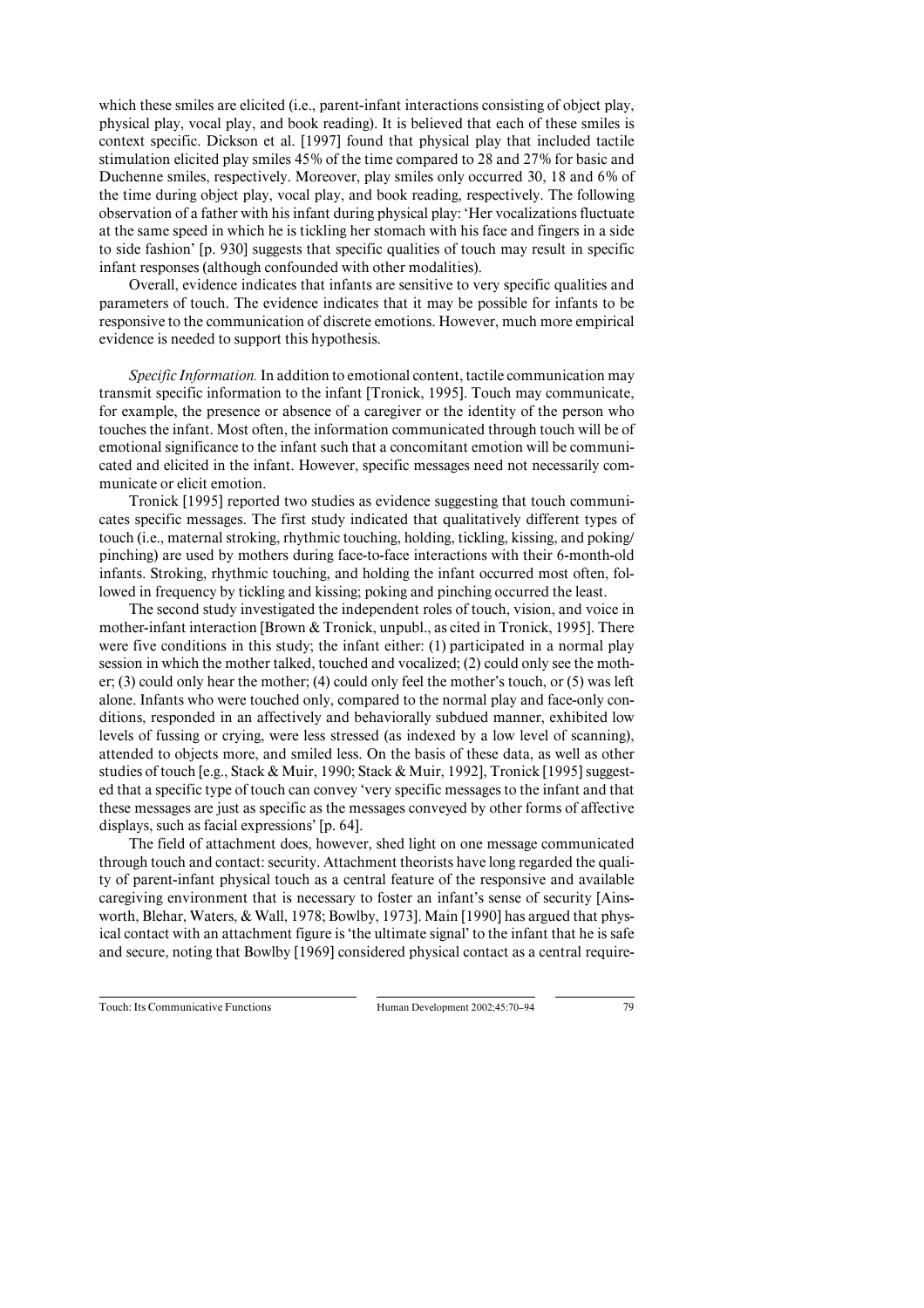ment of proximity. In sum, some types of touch signal to the infant that he or she is in a 'haven of safety' and therefore secure and safe from endangerments in the environment.

Many attachment theorists hold that the infant develops an internal working model in which the infant comes to represent the interactional history of the caregiver-infant dyad [Bretherton, Biringen, Ridgeway, & Maslin, 1989; Main, Kaplan, & Cassidy, 1985; Sroufe, 1996]. Researchers from this tradition believe that an internal working model in which the caregiver is represented as available (especially in stressful circumstances) leads to a secure attachment relationship, whereas an internal working model in which the caregiver is represented as unavailable or inconsistently responsive results in an insecure attachment relationship. Touch undoubtedly plays a crucial role to signal the availability of the caregiver. If the infant is distressed and the caregiver is available (and 'sensitive'), she will often provide the infant with touch, thereby attenuating the infant's distress. However, the less sensitive caregiver is more likely to be reluctant to touch the infant or do so awkwardly, and thus not convey security [Ainsworth et al., 1978].

There is some evidence to indicate that there are deleterious effects when caregivers reject physical contact, especially ventral-ventral contact, with their infants. As mentioned, touch is the ultimate signal that the caregiver is present and that the infant is safe and secure in stressful situations [Main, 1990]. However, some parents do not provide this security through touch to meet infants' needs for security. In one sample of infants followed over the first year of life, Main and Stadtman [1981] found a significant relation between mother's aversion to physical contact with the infant in the first quarter of life, and displays of infant aggressiveness and anger (e.g., hitting the mother) in the last quarter of the first year. Moreover, the researchers found a robust relation between maternal aversion to contact with the infant in the early months of life and displays of odd behavior by the infant (e.g., stereotypies, echoing speech, hand-flapping, and hairpulling) later in the first year.7

One experimental study suggests that contact does, in fact, provide security and thereby leads to a secure attachment relationship [Anisfeld, Casper, Nozyce, & Cunningham, 1990]. In one of the few studies manipulating the amount of physical contact between mothers and their infants, the investigators compared attachment outcomes for infants who were carried ventrally in soft infant carriers with those transported in infant seats. Anisfeld et al. found that infants carried in soft infant carriers were more likely to be judged secure than those carried in infant seats. The results suggest that security may be communicated through touch. However, it is possible that mothers were more responsive to their infants' emotional signals when in the soft infant carriers thereby mediating the effect of contact.

Recently, Weiss, Wilson, Hertenstein, and Campos [2000] investigated the relation between maternal touch and infants' attachment classification. Three-month-old infants and their mothers were videotaped during a feeding session in which maternal touch, maternal sensitivity, and infant responsiveness were coded. Infants' attachment

<sup>7</sup> These odd behaviors are characteristic of infants classified as 'disorganized/disoriented' in the Ainsworth Strange Situation [Main, pers. commun., April 11, 2001].

<sup>80</sup> Human Development 2002;45:70-94 Hertenstein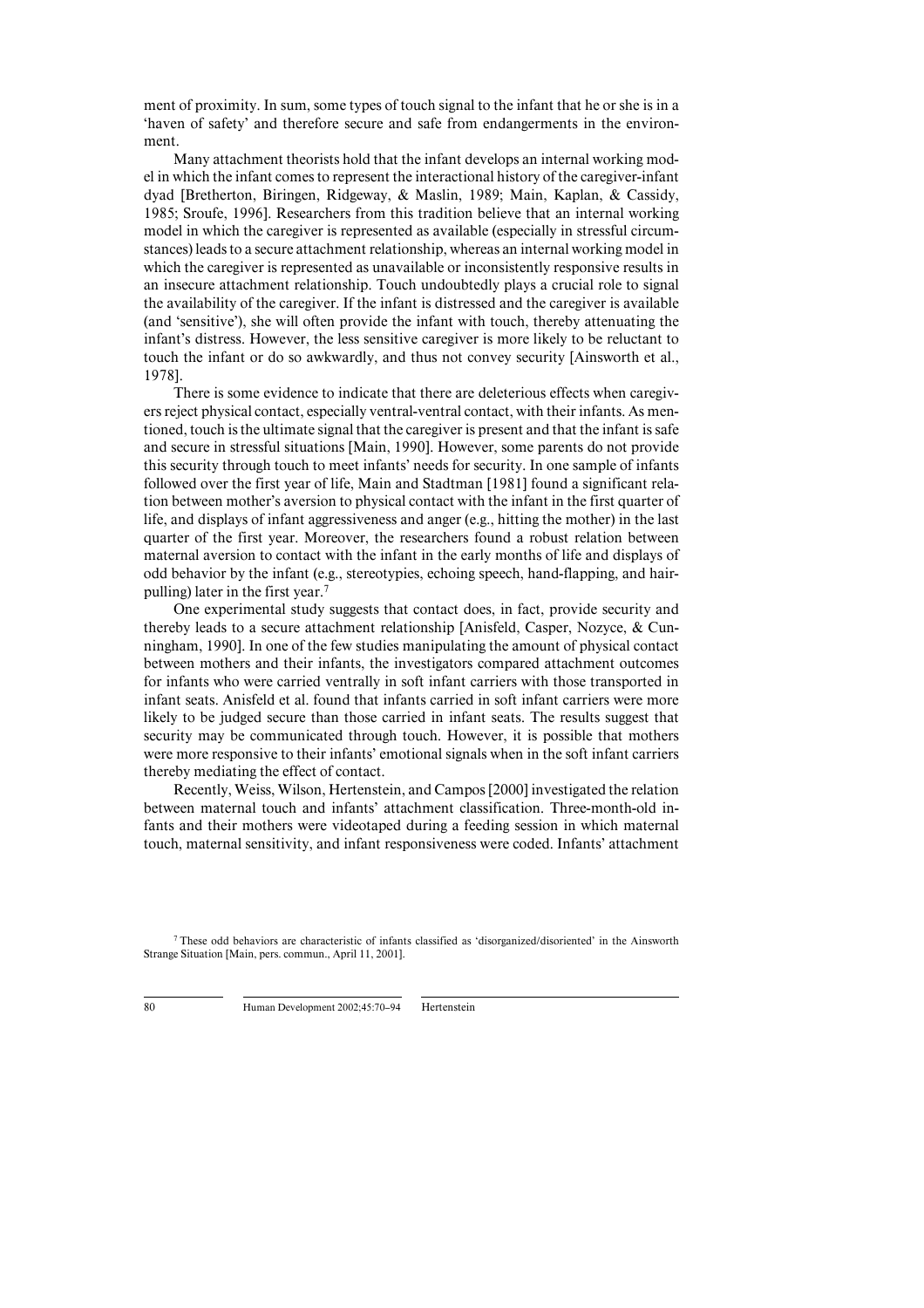classifications were indexed at 12 months of age. There was no relation between the sheer frequency and duration of touch that mothers administered to their infants and infants' attachment classifications 9 months later. Nonetheless, infants who received nurturing touch at 3 months were more likely to be classified as 'secure' when they were 12 months old, compared to infants who received less nurturing touch. However, the degree of infant vulnerability (i.e., perinatal complications, birth weight, and responsiveness) moderated the effects of nurturing touch; nurturing touch was associated with more secure attachment for robust infants but with less secure attachment for highly vulnerable infants. Neither maternal sensitivity nor gender moderated the relation of touch to attachment or had any direct relation to attachment outcomes. These findings emphasize the importance of the quality of touch (in this case, nurturing touch for robust infants) rather than the sheer frequency of touch for infants' socio-emotional development.

Overall, the studies suggest that touch serves a variety of communicative functions in infancy, including the communication of valenced emotion, discrete emotions, and specific information. However, more research is needed to fully delineate these and other communicative functions that touch serves.

#### **Physical Dimensions of Touch**

Although it is evident that touch is communicative, we must begin to understand how the contents of tactile communication are transmitted to the infant. Thus, we must consider the properties of touch used by the caregiver to communicate and the potential mechanisms that the infant uses to 'interpret' them. Furthermore, it is imperative to consider how touch interacts with the contexts in which infants find themselves.

It is readily apparent that infants are exposed to many types of touch every day. For example, the caregiver may caress, stroke, kiss, embrace, nuzzle, pat, tap, graze, fondle, squeeze, pinch, poke, jab, and scratch the infant, to name only a few forms of touch. The forms of touch that are administered to a given infant at a given time all depend on the context of the situation, as well as the particular caregiver. All forms of touch can be conceptualized within a number of specific dimensions. A few researchers have provided analytic frameworks to describe touch [e.g., Geldard, 1960; Weiss & Campos, 1999]. For example, Geldard differentiated between qualities of touch that are mechanical (i.e., locus, intensity, duration, and frequency) and non-mechanical (i.e., thermal, chemical, and electrical). Weiss et al. [1999] have provided a conceptual framework in which she considers four 'qualitative symbols' of touch: duration, location, action, and intensity. In the present section, I build upon these frameworks and extend them so we might begin to understand how specific forms of touch communicate to the infant.

Most researchers examining the communicative functions of touch have focused on the sheer *quantity* of touch rather than the specific qualities and parameters of touch that play a role in communication. As Weiss [1990] points out, however, 'The meaning of a tactile experience cannot be derived solely from the mere presence or absence of touching' [p. 429]. Rather 'The *quality* of the cutaneous stimulation influences the meaning of the tactile message' [p. 430].

The studies reviewed earlier in which mothers administered touch to infants while concurrently presenting a still-face illustrates the importance of the quality of touch [Stack & Muir, 1990; Stack & Muir, 1992]. Stack and Muir [1992] found that static

Human Development 2002;45:70–94 81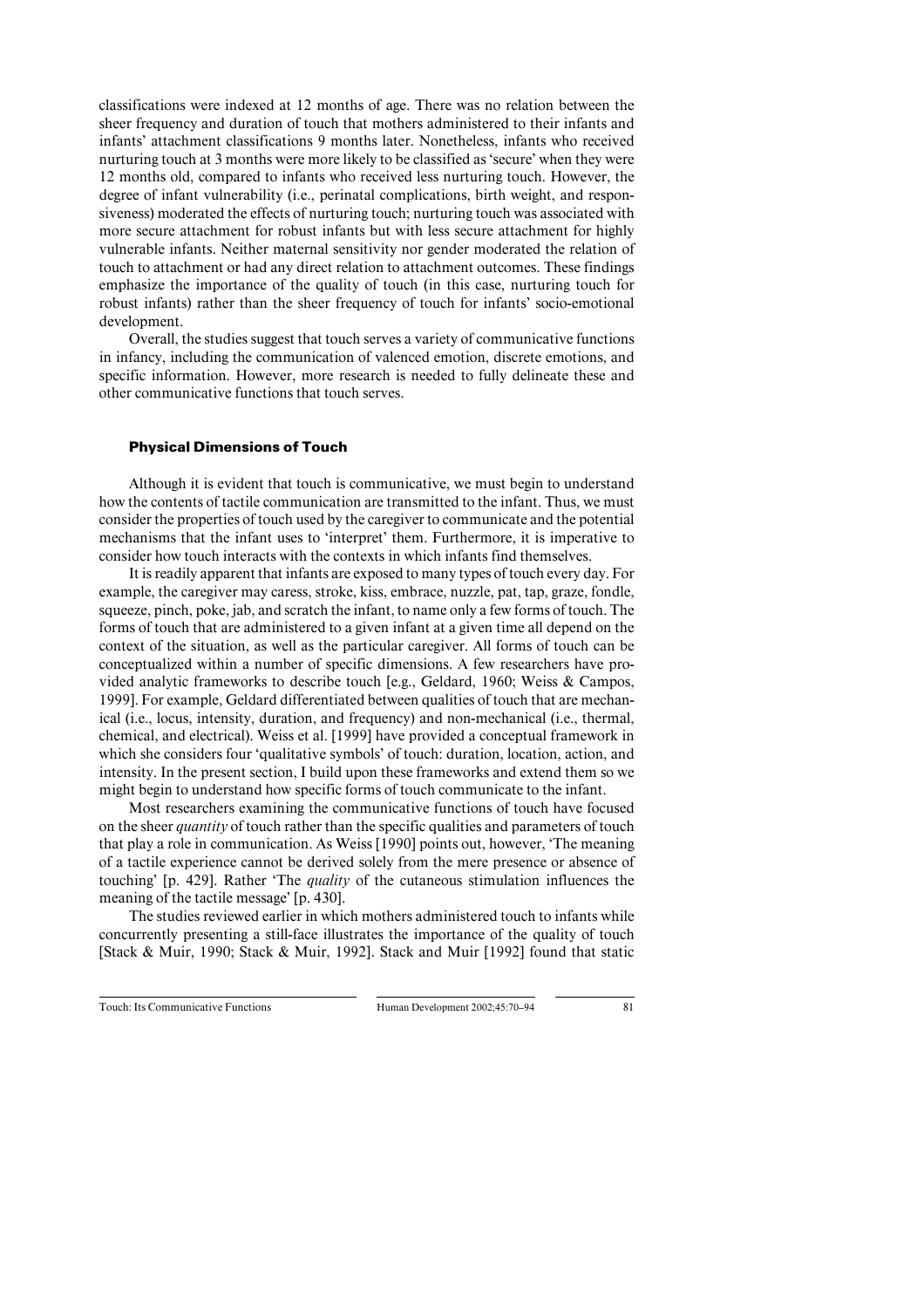touch during the still-face resulted in infant behaviors comparable to those evident during a standard still-face paradigm with no touch (i.e., displays of distress). In other words, compared to active forms of touch, passive touch resulted in negative infant emotional displays. While tactile communication is more complex than the passive vs. active touch dichotomy, this study provides evidence that it is not merely the presence or absence of touch that is important for tactile communication, but the quality of touch.

When considering touch as a mode of communication, one must consider both the qualities and parameters of touch because each relates to a different facet of communication. The *qualities* of touch (both active and passive modes of touch) refer to features of the actual tactile stimulus that is administered to the infant, whereas the *parameters* of touch (i.e., location, duration, frequency, and extent of touch) describe where and how much touch is administered. Although various qualities and parameters of contact are listed below serially, communication occurs when all of the components are orchestrated together, thereby resulting in a 'tactile gestalt'. Within the gestalt, many of the specific qualities and parameters of touch interact with each other. For example, the degree of intensity of the caregiver's touch will have very different consequences depending on the location of the touch; if the caregiver impresses upon the infant's skin two centimeters on the stomach, this may result in the infant smiling, whereas the same touch to the face would be aversive. In sum, the various qualities and parameters of touch interact and are integrated with one another.

# *Qualities of Touch*

*Action.* The action of touch refers to the specific movements that one uses, such as stroking, rubbing, holding, or squeezing. As Weiss et al. [1999] point out, these movements provide three types of stimuli to the brain: *cutaneous* (stimulation of the surface receptors of the skin), *proprioceptive* (stimulation of end-organs in muscles, tendons, and joints), and *vestibular* (stimulation of semicircular canals due to spatial displacements). Of course, different tactile actions can have different effects on infants (e.g., poking an infant will have different regulatory effects than stroking).

*Intensity*. This intensity of touch refers to the degree of pressure that one uses to indent the skin of the other. The intensity can range from very light (the touch may even be subthreshold to the infant) to very intense pressure. Varying intensities will result in different degrees of nervous system activation. Thus, the regulatory effects of touch can vary widely depending on the intensity of the touch.

*Velocity.* This quality refers to the rate at which the caregiver impresses upon or moves across the infant's skin. The proper metric value can be characterized by dividing the 'distance' of the touch by the time that it takes to travel that distance (i.e., millimeters/milliseconds). The reverse situation can also be considered in which one examines the rate at which the caregiver removes his body from the infant's.

*Abruptness.* The abruptness of touch is similar to the velocity of touch, but it refers to the acceleration or deceleration that one uses to touch the infant. The proper metric value can be characterized by diving the 'distance' of the touch by the square of the time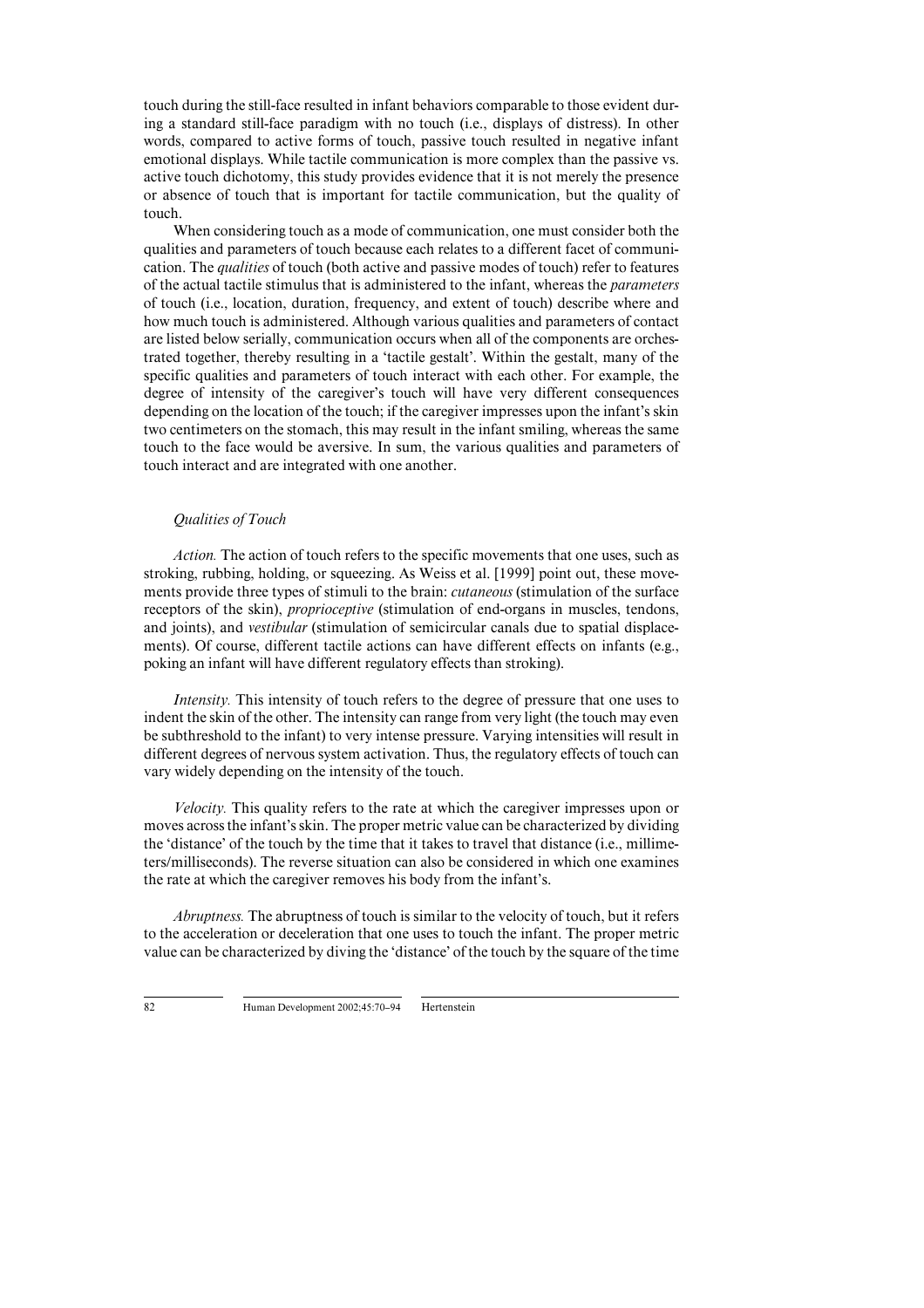it takes to travel the distance (i.e., mm/ms2). As mentioned, Hertenstein and Campos [in press] found that a maternal tactile gestalt including abrupt touch to infants' abdomens regulated their emotional displays (more frowns than the control group) and instrumental behaviors toward objects (longer latency and less contact compared to the control group).

*Temperature.* The temperature of the caregiver's skin also relates to the quality of touch. Due to the intrinsically relational nature of touch, temperature perception is very dependent upon both the caregiver's and the infant's skin temperature. Studies of the human autonomic nervous system [e.g., Levenson, 1992] indicate that a person's finger temperature varies for some discrete emotions (e.g., fear and anger) which may contribute, in part, to specific emotions and messages being communicated to the infant. Thus, a caregiver's cold hands may specify fear to the infant, whereas very warm hands may specify anger.<sup>8</sup>

## *Parameters of Touch*

*Location.* This parameter of touch refers to where the caregiver touches the infant's body. The meaning of some types of touch varies depending on the specific location at which the infant receives the touch. Thus, an infant may perceive touch differently when a caregiver caresses him on the forehead compared to the bottom of the feet. In addition to the differences in meaning, the degree to which the infant's skin is enervated by receptors and is represented in the somatosensory cortex depends on location. This, in part, dictates how well the infant is able to discriminate and localize different types of touch. Compared to the lower back, for example, the infant is very sensitive around the mouth and cheek areas and has very fine spatial discrimination of tactile stimuli around these locations.

*Frequency.* This parameter of touch refers to the number of times that the infant is touched by the caregiver. According to this definition, for example, a tap on the arm would be considered a frequency of one.

*Duration.* This parameter of touch refers to the time that elapses between initial contact and contact cessation. Following this definition, either person in the dyad may initiate contact and either person may terminate it. The duration of touch as it relates to tactile communication is of import because the longer the period that infants are touched, the longer they have to integrate the tactile information. Furthermore, repetitive touch may result in sensory adaptation or habituation, making it difficult for the infant to recognize that he or she is being touched [Weiss & Campos, 1999].

<sup>8</sup> It is unlikely, however, that only one quality or parameter of touch will specify a specific emotion, especially out of context.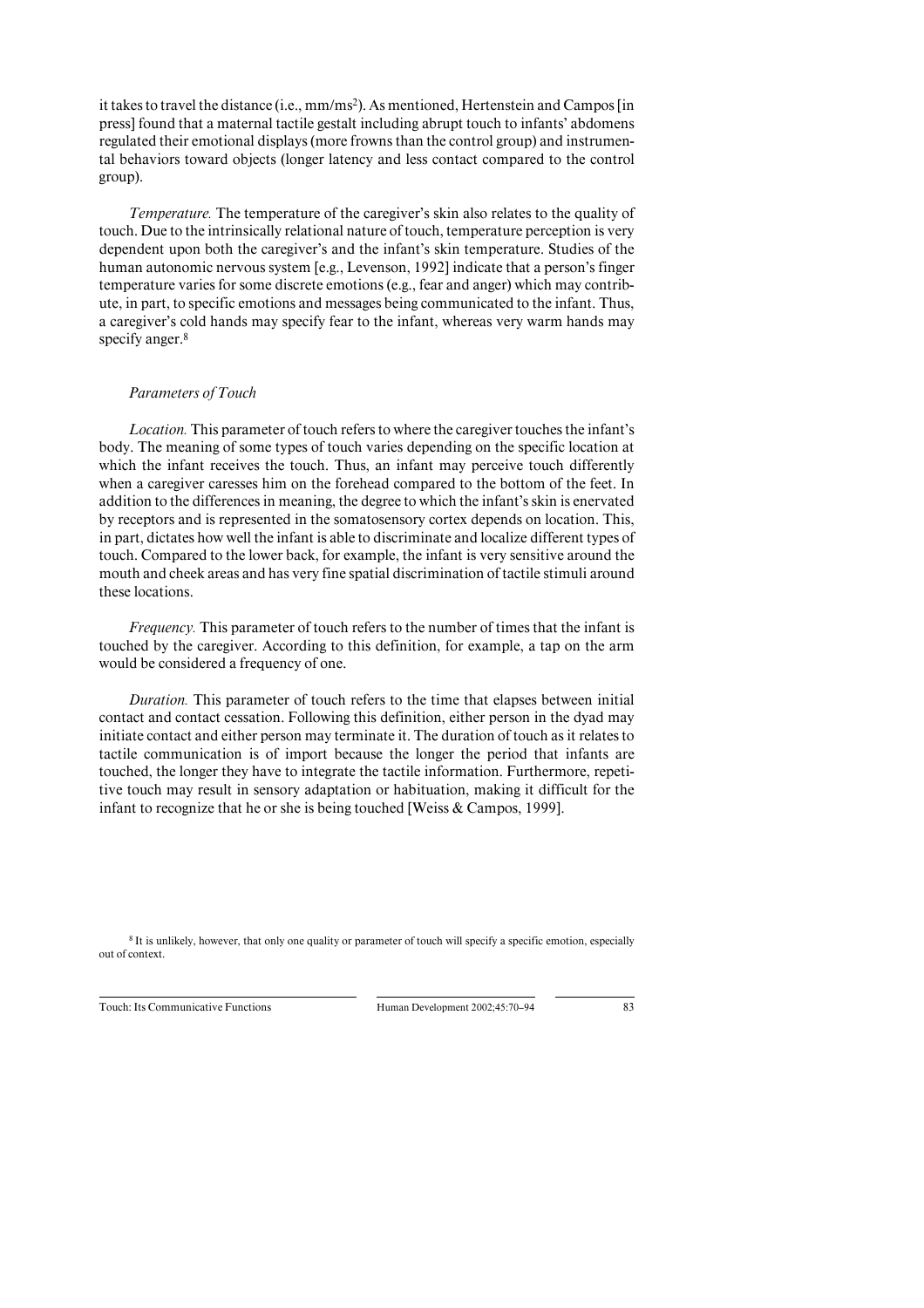*Extent of Surface Area Touched.* This parameter of touch refers to the surface area that is covered when the caregiver touches the infant. Thus, the amount of surface area touched during both a specific instance of touch and when specific instances of touch are aggregated across a series of touches are included within this parameter.

As I have indicated, touch has several dimensions that make it a very complex stimulus. Compounding this complexity is the fact that tactile communication is intrinsically relational [Stack, in press]. Simply stated, one cannot touch the other without being touched [Merleau-Ponty, 1962]. The perception of temperature is an excellent example that illustrates the relational quality of touch. An infant's temperature varies as a function of the time of day, as well as the level of arousal and emotion that the infant experiences. When an infant's body temperature is warm, it is more likely that the caregiver's touch will be perceived as cool, whereas when an infant is cool, touch is more likely to be perceived as warm. Thus, depending on the time of day and the infant's emotional state, touch of the same temperature will be experienced differently. Researchers should consider the relational nature of tactile communication when investigating the physical dimensions of touch.

#### **How Does Touch Become Meaningful to the Infant?**

I have discussed what might be communicated by touch, as well as the physical dimensions of touch that enter into tactile communication. However, the following question still remains unaddressed: *How* does the caregiver's tactile stimulation become meaningful to the infant? At one level of analysis, meaning derives from the way in which touch affects the nervous system and the cultural and personal meaning attributed to specific qualities and parameters of touch [Weiss & Campos, 1999]. However, at a different level of analysis, we still do not understand how the infant interprets the tactile gestalt. Three explanations are discussed in this section which may point the way to how infants acquire meaning from touch: direct perception, learning, and cognitive processes. Here I focus on touch that is given meaning by the infant (or, meaning that is picked-up in the tactile stimulus), in contrast to touch that directly communicates meaning due to pure sensory stimulation (e.g., the triggering of nocioceptive nerve endings or the touching of erogenous zones).

#### *Direct Perception*

The theory of perception put forth by James and Eleanor Gibson holds that organisms directly perceive meaning from stimulus arrays and that we do not need higher cognitive processes or previous experiences to construct meaning [Gibson, 1969, 1979]. Some have suggested that infants perceive the meaning of facial displays in this fashion [Buck, 1988; Campos et al., 1983; Stern, 1985; Walker-Andrews, 1997]; it is plausible that infants directly perceive the meaning of tactile stimulus arrays as well. In fact, Gibson [1966] postulated that the tactile system provides an adequate means of social interaction and communication independent of other perceptual systems.

From a Gibsonian perspective, stimulation (in this case, tactile stimulation) is a rich and structured source of information that extends over space and time and contains higher-order invariants. These invariants are present at a higher level of abstraction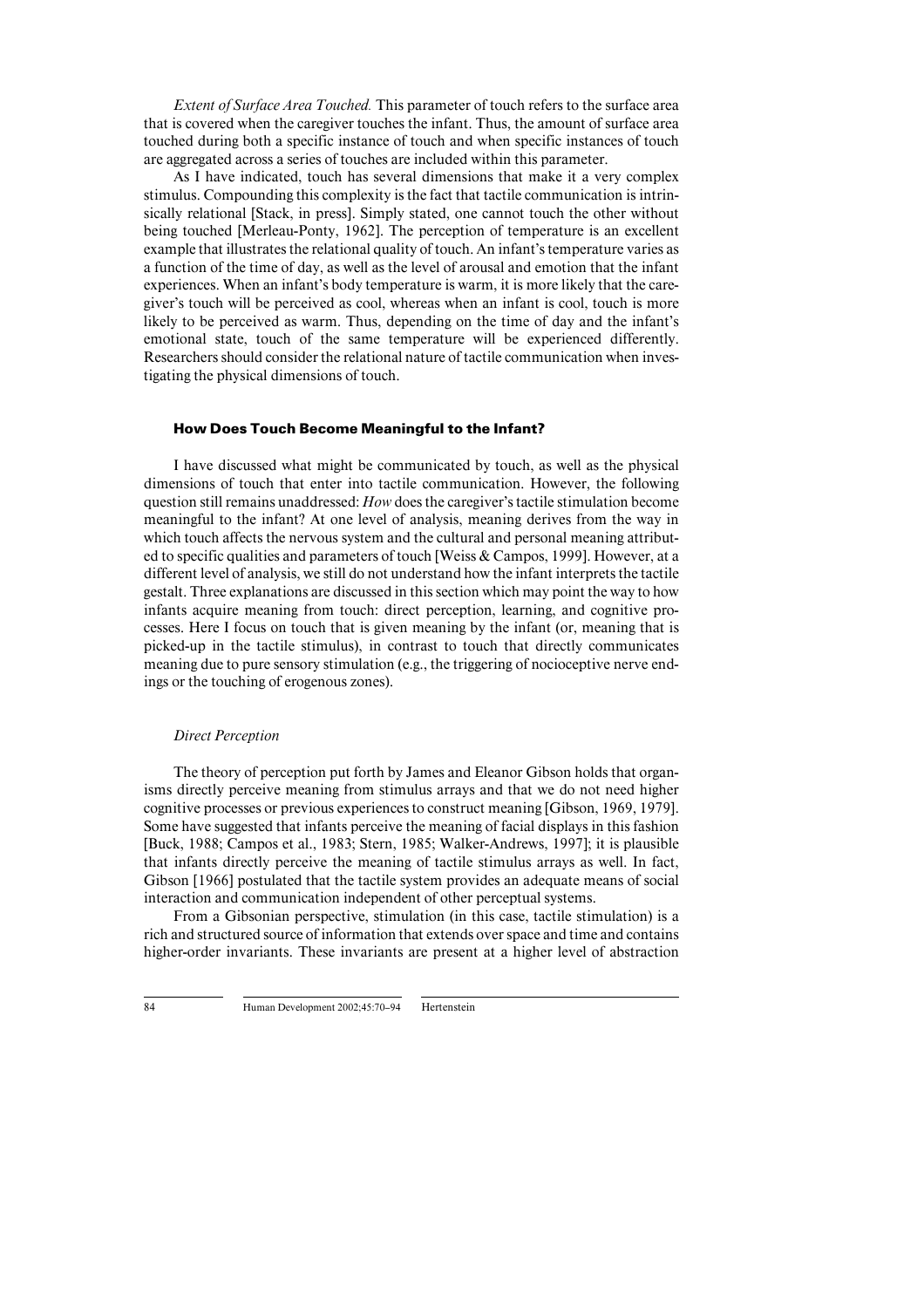than mere sensory stimulation and refer to the spatiotemporal relations present within the stimulus (e.g., the abruptness and velocity of a tactile stimulus). These higher-order invariants are detected by the organism and provide meaning about the stimulus array. From this perspective, touch is not static, nor is it frozen in time. It is inherently meaningful and the task for the infant is to detect and 'pick-up' higher-order invariants in the stimulus array.

A fundamental postulate of Gibsonian theory is that higher-order invariants are specified multimodally. That is, the same-order invariants present in the auditory and visual modalities are also present in the tactile modality. In line with Gibsonian theory, Walker-Andrews [1997] argues that infants recognize social signals by abstracting the meaning that is invariant across multiple modalities and that higher-order invariants are capable of specifying unique communicative affordances. 'The critical information specifying an emotion is found in the overall dynamic flow, particularly in the invariant patterns of movement and change undergone by facial musculature, body and voice' [p. 450]. There are some data to indicate that infants do, in fact, pick-up on these invariant patterns in the face and voice [for review, see Walker-Andrews, 1997]. It is likely that infants also pick up on higher-order invariants via the tactile modality specifying unique communicative affordances, although there are no available data that speak to this assertion. Thus, the role that direct perception plays in tactile communication awaits empirical investigation.

Gibsonian theory has two primary developmental implications for tactile communication [Gibson, 1969]. First, the correspondence between the information in stimulation and what is actually perceived by the infant increases in specificity with development. In other words, perception becomes more exact and differentiated. For instance, the neophyte wine taster may not distinguish between two different samples of white wine, while the wine connoisseur can do so effortlessly. Likewise, the newborn who lacks social tactile experience will not perceive meaning as finely as the older infant who has a longer history of tactile stimulation. The second implication of Gibsonian theory is that there will be increasing economy of information pick-up with development. The tactile system is the earliest to develop in the human embryo and is well developed by birth [Maurer & Maurer, 1988; Montagu, 1986]. Thus, while the mechanisms for detecting and extracting information are present from birth (at least in an immature form), they become more efficient over time. The net result of this is that with development, infants pick up distinctive features and extract invariants within the stimulus resulting in the communication of information through touch.

## *Learning*

Touch may become meaningful to the infant through learning as well. Unlike Gibsonian theory in which the infant detects the information in the stimulus, a learning explanation holds that the infant makes associations between touch and environmental events to impute meaning on tactile patterns. Three types of learning may play a role in helping infants attribute meaning to various tactile forms: classical conditioning, operant conditioning, and observational learning.

Touch may become meaningful to the infant through respondent, or classical, conditioning [Frank, 1957]. With repeated pairings between a learned stimulus (e.g., a tactile stimulus) and an unlearned stimulus (i.e., any event that directly elicits a response),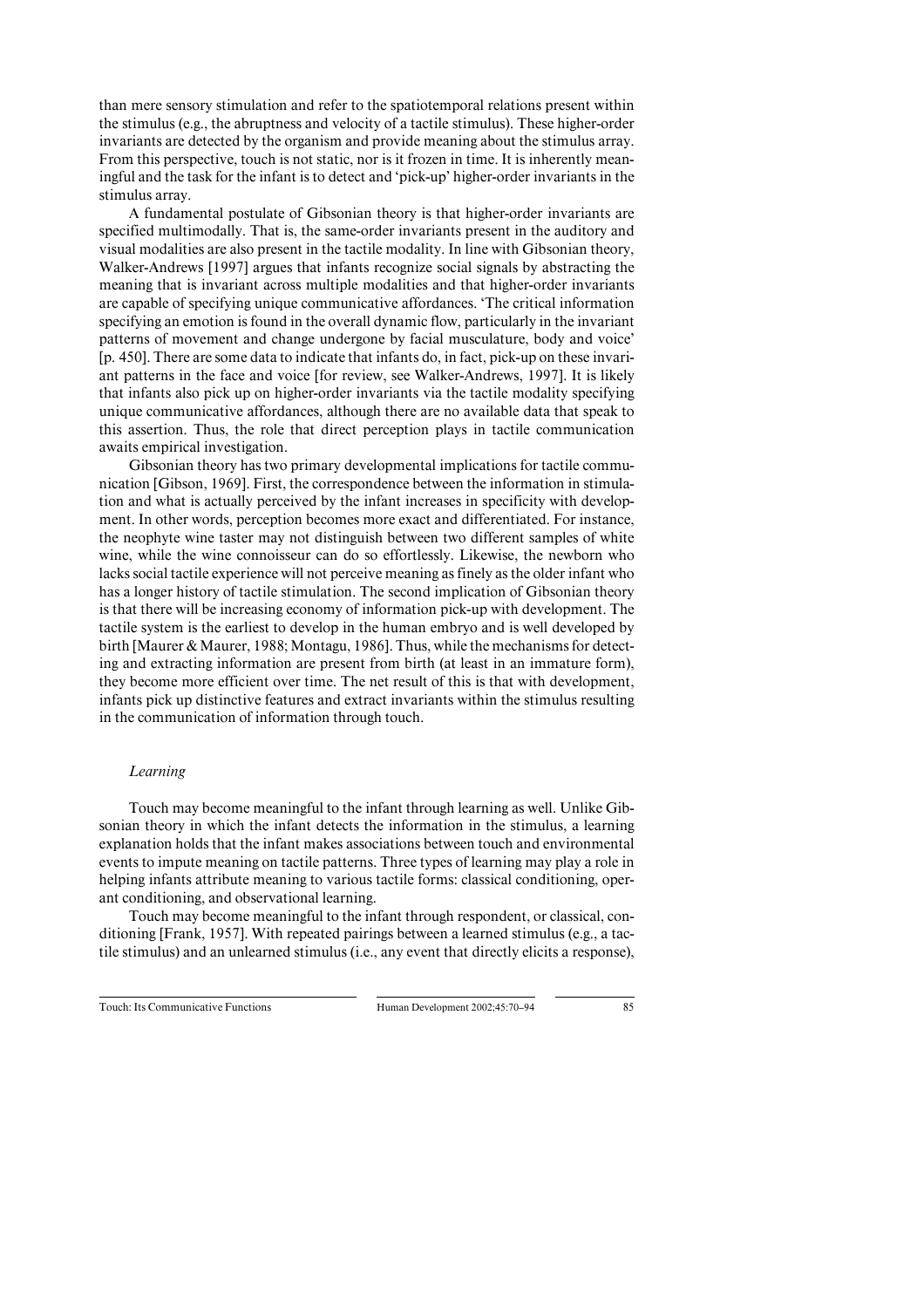the former acquires the capacity to elicit the same behavior as does the former. For example, a caregiver may scowl (an unconditioned stimulus) at his infant, thereby resulting in the infant retracting (an unconditioned response) from the caregiver. Just before scowling, the caregiver may characteristically grasp his infant's arm abruptly with a tight grip (a conditioned stimulus). With repeated parings between the caregiver's touch and scowl, the infant eventually retracts (a conditioned response) from the caregiver following the tactile gestalt presented by itself. With this learning mechanism, touch acts as a surrogate for other stimuli that inherently contain meaning for the infant [Frank, 1957].

Operant conditioning may also lead infants to attribute meaning to touch. Specific tactile forms may operate as discriminative stimuli that may lead infants to impute meaning on touch. The consequences that follow operant behavior provide the control that discriminative stimuli have on the infant's behavior. For example, an infant may stumble and fall to the ground and a caregiver may approach and pat the infant on the back. When the infant smiles in the presence of this particular tactile stimulus, he or she operates on the environment (in this case, on the caregiver) to produce encouraging behavior from the caregiver and, perhaps, continued succor. Thus, operant behavior (the infant's smile) is followed by a positive reinforcer (the encouragement and succor offered by the caregiver) in the presence of a discriminative stimulus (the pat on the back). After a number of learning experiences, the pat on the back may operate as a discriminative stimulus thereby increasing the probability that the infant will smile in the presence of the particular tactile stimulus in the future. Thus, the infant may derive meaning from the pat on the back (in this particular context) because of its association with other environmental events.

Observational learning may also account for the meaning that particular forms of touch have for infants [Bandura, 1965]. That is, infants may learn the meaning of specific types of touch by observing how others are touched and how they behave in relation to the touch they receive. Thus, if an infant observes that people are touched in a specific manner (e.g., caress) across a variety of contexts, but they react similarly, the infant may infer that the observed type of touch communicates something specific (e.g., love).

#### *Cognitive Processes*

Cognitive processes may also account for the meaning that some types of touch have for infants. At the very least, four processes that traditionally fall under the rubric of cognition may influence how infants impute meaning on touch: discrepancy, memory, appreciation of contextual cues, and attention.

Discrepancy processes may play an important role in helping infants impute meaning on touch. According to discrepancy theory, stimuli that moderately diverge from an infant's past experience, that require some degree of effort to incorporate into memory ('effortful assimilation'), but that nonetheless ultimately comply with memory, result in positive emotion [Kagan, 1971; Piaget, 1952]. Events that actively conflict with infant memory – familiar in some respects but discrepant enough to prove incompatible with past experience – produce negative emotion [Hebb, 1946].

Infants may habituate to qualitatively similar touch that is administered to them repetitively. If the principle of discrepancy is operating, infants will experience positive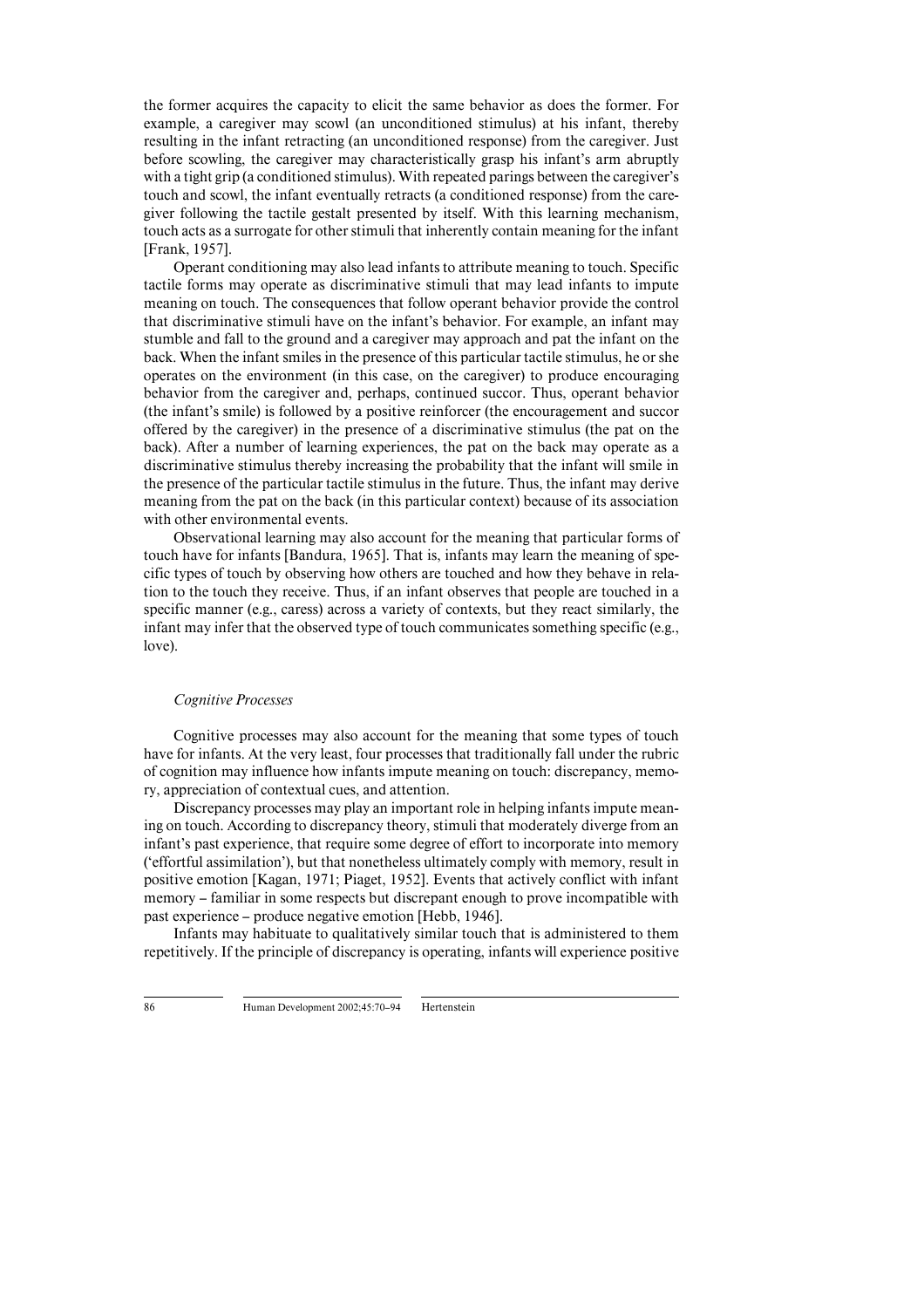emotion if the caregiver administers of form of touch that is slightly discrepant from the earlier form of touch (presumably, a reflection that infants are able to assimilate the new stimulus into an existent schema). However, if the caregiver administers touch that is actively in conflict with the infant's internal schema, negative emotion will result. Discrepancy processes, however, are insufficient for explaining either the generation of specific emotions or specific types of information [Witherington et al., in press]. Furthermore, the same event for the same infant can generate markedly different emotions depending on various contextual factors. Thus, discrepancy cannot account for all, or even most, meanings from touch.

Memory processes also influence how infants gain meaning from the touch that their caregivers administer. With memory, the infant draws upon prior tactile experiences (either consciously or unconsciously) to help make sense of tactile stimulation that they receive from others in the immediate context.

Memory processes not only play a role in remembering a given tactile pattern and its meaning, but the infant likely remembers the particular context in which the touch was administered. Memory for the particular context of tactile experiences likely influences the meaning of a given tactile stimulus. For example, an infant may encode and store in memory a particular meaning of a touch in the context of receiving the tactile stimulus from his or her grandfather. It may be that if the same form of touch is administered by the grandfather a week later, the infant will remember the meaning of the tactile stimulus. However, the infant may not remember the meaning of the same tactile form if it were administered by his or her mother. This example demonstrates how the infant's memory for contextual factors may influence the meaning that a particular pattern of touch has in a given situation.

In addition to memory, the infant's appreciation of the immediate context in which a tactile stimulus is administered likely influences the meaning of touch. The identical form of touch can have different meanings depending on the context in which it is administered. For example, an infant may attribute two different meanings to a light slap on the hand depending if the touch was administered in the context of a game compared to a context in which the child is being punished for a wrongdoing.

Attention may also influence the processes by which infants impute meaning on touch. Attention, as I use it here, refers to the process by which infants process limited amounts of information from the tremendous amounts of information available to them from the immediate environment. Traditionally, infants' selective attention has been indexed by the degree to which they gaze at one stimulus over another [e.g., Fantz, 1961]. For example, recall that Stack and Muir (1990) found that infants experiencing a still-face and touch visually attended to the their mothers' hands more than their mothers' faces [Stack & Muir, 1990]. In addition to the visual modality, infants likely selectively attend to stimuli in other modalities, including the tactile modality. Thus, when two different tactile patterns are administered concurrently (e.g., repetitive caressing on the back and repetitive stroking on the bottom of the foot), the infant may attend to one form of touch to the exclusion of the other. As a result of selective attention in the tactile modality, the meaning of different tactile forms is likely influenced, both in the immediate context and in future interactions.

It is probable that the mechanisms I have proposed do not account for the meaning of touch in all cases. For example, one need not rely on any of the three mechanisms I have discussed to account for the pain that an infant experiences because of a pinch received on the arm. The sensory qualities that touch engenders – in this case, the trig-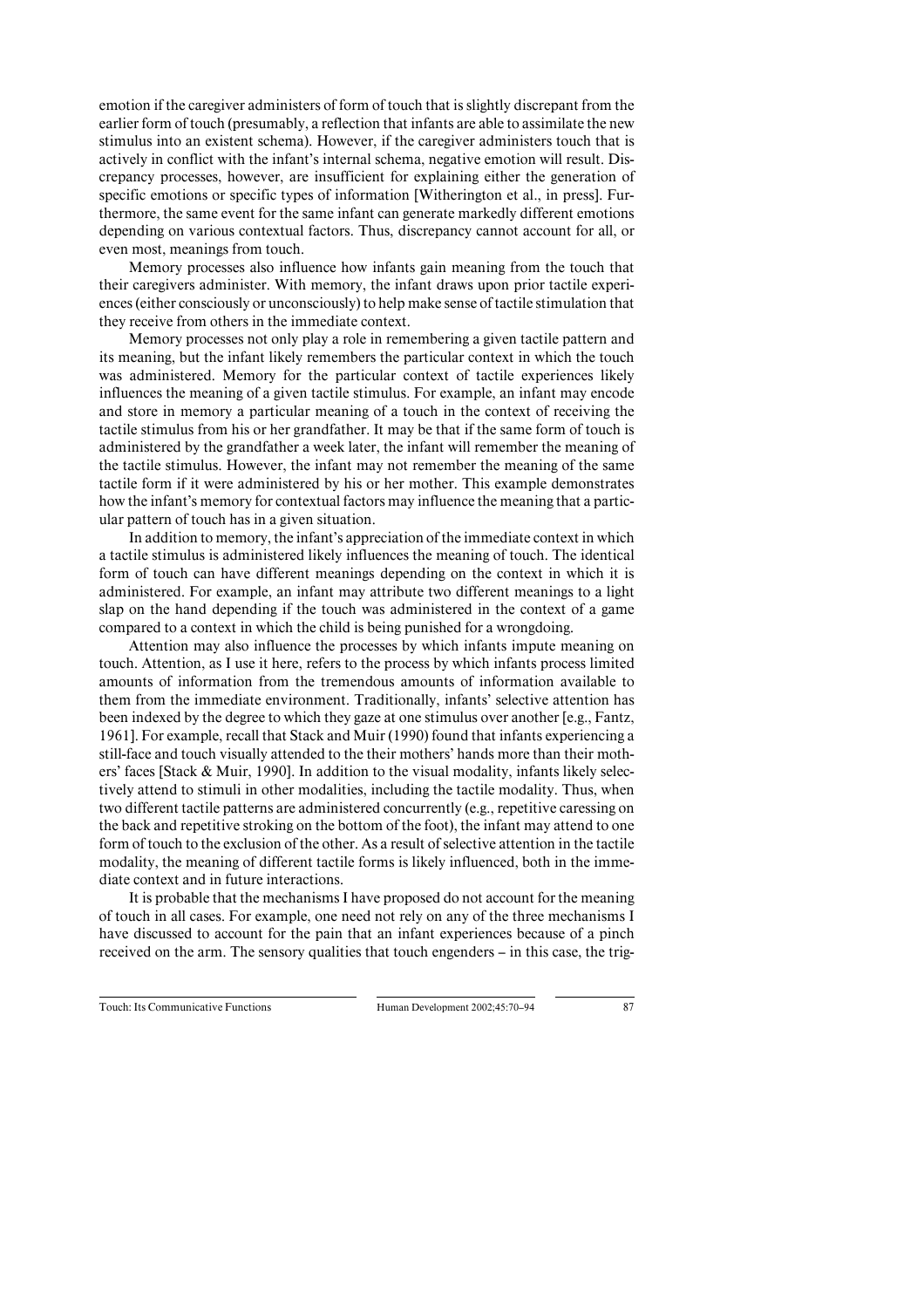gering of nociceptive nerve endings – communicate information to the infant in very powerful ways. When one considers this in conjunction with the other potential mechanisms of meaning that I have discussed, answering the question of how meaning is derived from touch requires a complex answer.

## **A Proposed Model of Tactile Communication**

I propose a model of tactile communication in figure 1 taking into account the available empirical evidence on touch, as well as the conceptual framework discussed in this article. To be sure, the model is preliminary considering the fact that there is so little empirical research on which to draw. Nevertheless, I construct the model as a heuristic that may help us conceptualize the domain of tactile communication.

Two caveats must be made before discussing the model. First, I have provided empirical evidence and argued that touch plays a unique and independent role in the infant-caregiver communication system. However, the tactile stimulation that the infant receives transpires within the context of a larger infant-caregiver communication system comprised of several modalities. This fact must not be ignored if we are going to understand the infant-caregiver communication system as an integrated whole.

Second, the caregiver-infant communication system is a dynamic and joint venture in which there is mutual regulation [Fogel & Lyra, 1997; Tronick, 1989]. The bi-directional and relational nature of communication is readily apparent in the tactile modality, for one cannot touch without being touched, a point already mentioned [Merleau-Ponty, 1962]. The infant is not a passive recipient of touch, but takes an active role in the communication process. The model of tactile communication that I propose should not be viewed as residing solely within the infant or within the caregiver, but squarely at the intersection between the two. Nevertheless, I have attempted to be analytic in the hope that doing so would allow us to better understand tactile communication as a whole.

The left column of the model refers to the qualities and parameters of touch that are administered to the infant. Recall that the qualities include the action, intensity, velocity, abruptness, and temperature of the touch while the parameters of touch include its location, frequency, duration, as well as the extent of the surface area touched, together constituting a complex tactile gestalt.

The stimulus array is given meaning by the infant in relation to the context in which the infant finds herself embedded; context is the mortar of caregiver-infant communication and, as such, is of instrumental value in helping the infant gain meaning from touch. The context in which touch is administered can profoundly influence the communicative functions of touch. For example, stroking a child's back immediately after a threatening event likely has a different meaning compared to the administration of the same tactile stimulus immediately after the child has just completed a task successfully.

There are a number of factors and variables that comprise the context in which touch occurs. The other modalities that the caregiver uses to communicate with the infant likely contextualize tactile stimulation (e.g., the caregivers' facial and vocal displays). Sources beyond immediate stimulation like the broad social, economic, and historical ecology within which the infant is embedded are also likely to influence the meaning of tactile stimulation. Furthermore, the events preceding (both immediately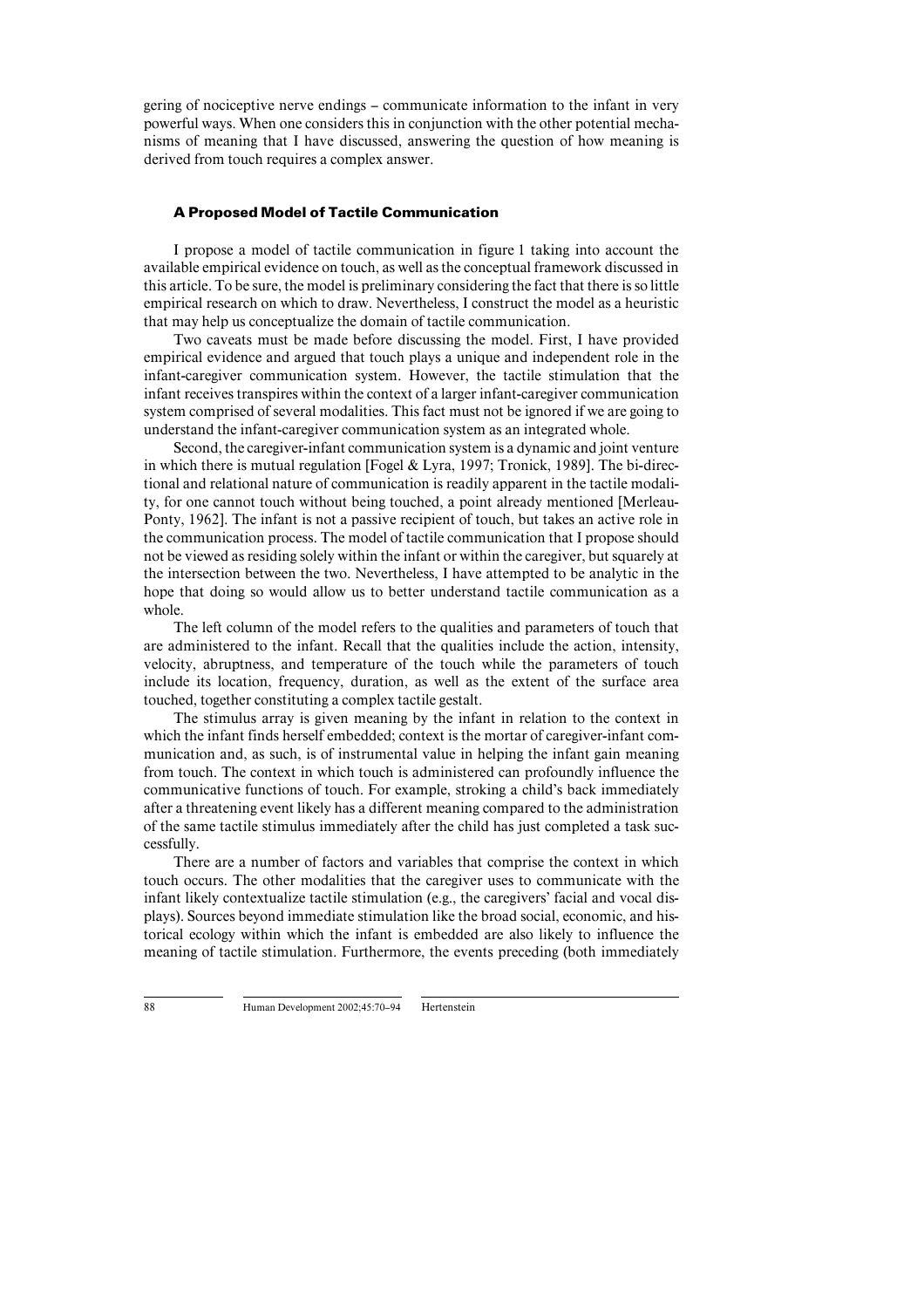

**Fig. 1.** Model of tactile communication.

and far in advance) an episode of tactile communication likely influence the ultimate meaning of touch. For example, as mentioned, Peláez-Nogueras et al. [1996a] found that infants of depressed mothers reacted more positively to touch administered to them during the still-face paradigm than infants of nondepressed mothers.

Contextual factors act as a 'filter' for the mechanisms by which touch gains meaning for the infant. Three potential mechanisms of meaning were discussed: direct perception, learning, and cognitive processes. These mechanisms, in conjunction with tactile stimulation and context, result in the varying communicative effects of touch. The three communicative functions of touch discussed in this article – valenced emotion, discrete emotions, and specific information – are not meant to exhaust the other communicative functions that touch may serve (e.g., mood, state regulation).

As mentioned, the proposed model of tactile communication is bi-directional and dynamic. The ultimate communicative effects of touch feed back to the qualities and parameters of touch that the infant will likely experience in the future. For example, if a sensitive caregiver administers a form of touch that communicates to the infant in a desired manner, the caregiver is likely to administer the same or similar form of touch (in context) in the future. In contrast, if the caregiver's touch does not have the desired communicative effect, her or she may be more likely to administer a different form of touch in the future. Thus, the effect(s) that touch has on the infant affects the qualities and parameters of touch that the infant will receive in the future from the caregiver.

Infants certainly differ in the quality and parameters of touch that they experience, as well as the context in which they find themselves. For example, Eibl-Eibesfeldt [1989] has reported that mothers stroke the genitals of their children as a gesture of affection in many tribal societies – a major qualitative and parametric difference compared to infants in many other cultures. As another example, infants in the Efe and !Kung tribes are touched much more compared to infants in the West [Konner, 1976; Tronick, 1995].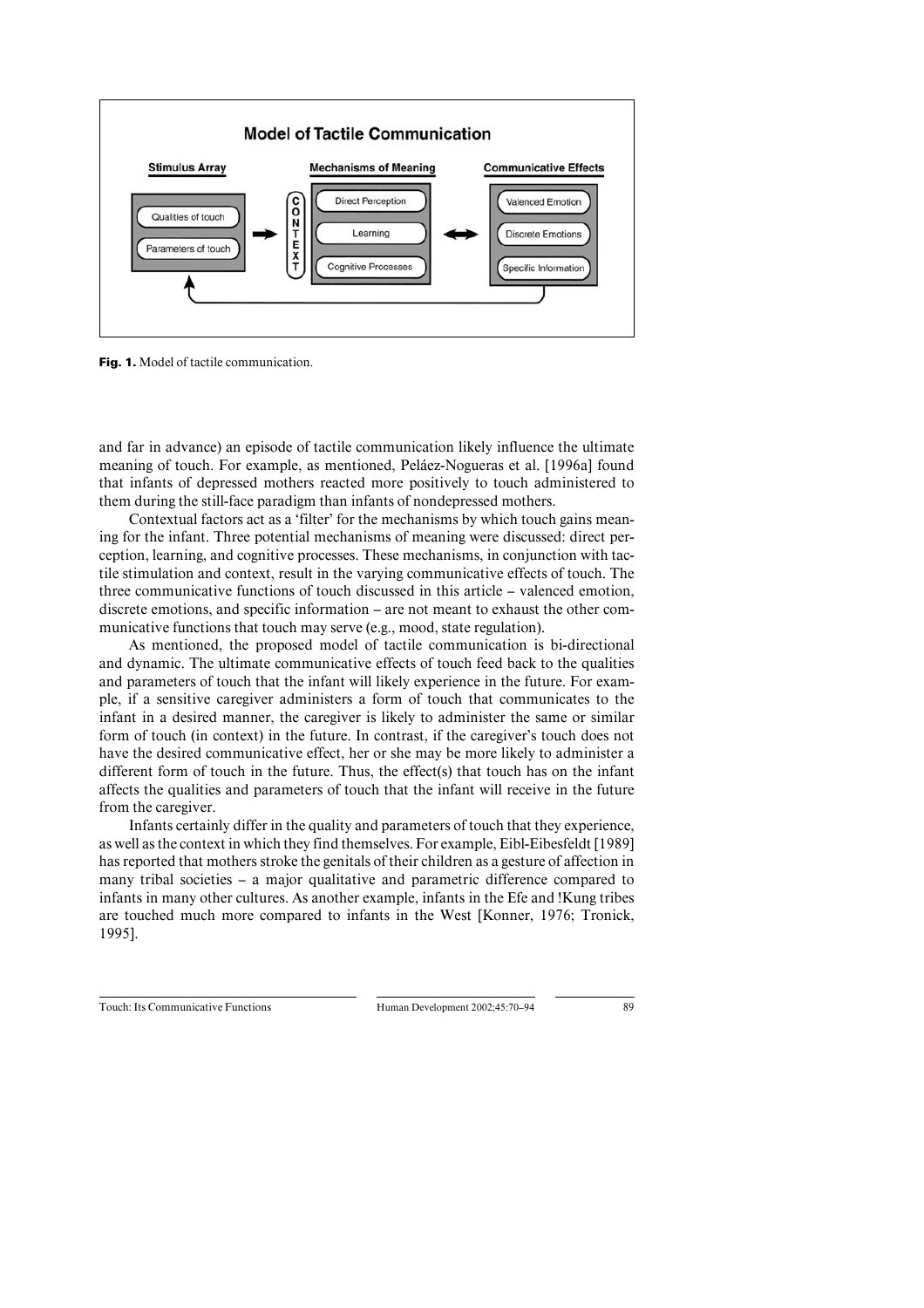Individual differences are also likely in the mechanisms that infants use to gain meaning from touch (thereby resulting in differences in the communicative effects of touch). The same tactile stimulus array in the same context can serve very different communicatory functions for one infant versus another.

Little data exist documenting the biological and environmental factors (and the interaction between the two) that influence the communicative effects of touch. Infant temperament and central nervous system development are prime biological candidates that may account for individual differences in the communicative effects of touch. Als and her colleagues [1986] have found that very low birth weight preterm infants have a diminished ability to regulate their responses to touch as a function of their fragile nervous systems. Others have found that preterm infants have a lower threshold for touch and find some types of touch aversive [e.g., Anderson, 1986]. In addition to biological factors, infants' general interactional histories (including their history of tactile stimulation) and contextual factors most likely influence individual differences in the communicative effects of touch. Recall Pelaez-Nogueras et al.'s [1996a] findings that infants of depressed mothers displayed more positive emotion in the presence of a still-face than infants of non-depressed mothers.

The empirical soundness of the model can only be addressed by careful research that describes both the communicative functions of touch and investigates the mechanisms that underlie these effects.

## **Future Directions**

Perhaps the two most fundamental questions that deserve attention are the ones on which this article has focused: *what* is communicated to infants through touch and *how* does meaning come about from touch?

There are a number of steps that will help us tackle these questions. First, researchers must develop reliable coding systems to investigate the qualities and parameters of touch that caregivers administer to their infants. To date, no tactile coding systems are published, making it difficult for researchers to study touch.

The second step is to gather descriptive data regarding when and how caregivers (both mothers and fathers) use touch to communicate with their infants. We know little about how adults touch their infants over the first two years of life; a developmental analysis of touch patterns used by adults is definitely warranted. Such an analysis will not only help us identify how and when caregivers use touch, but will also help us discover the individual differences in infant's tactile lives. Related to this point, pancultural descriptive studies of touch would be very illuminating as they would uncover both the universal and culturally specific qualities and parameters of tactile stimulation in the infant-caregiver dyad.

Third, studies are needed that identify functional relations between tactile stimulus arrays and infants' behaviors in real-time, especially their emotional displays. Fourth, longitudinal studies examining the effects of touch on infants' long-term socio-emotional development are needed. To date, longitudinal studies have focused almost completely on massage therapy and its effects over time. While these studies are of instrumental importance, investigations are required to examine how touch outside of the therapeutic domain influences the infant over time.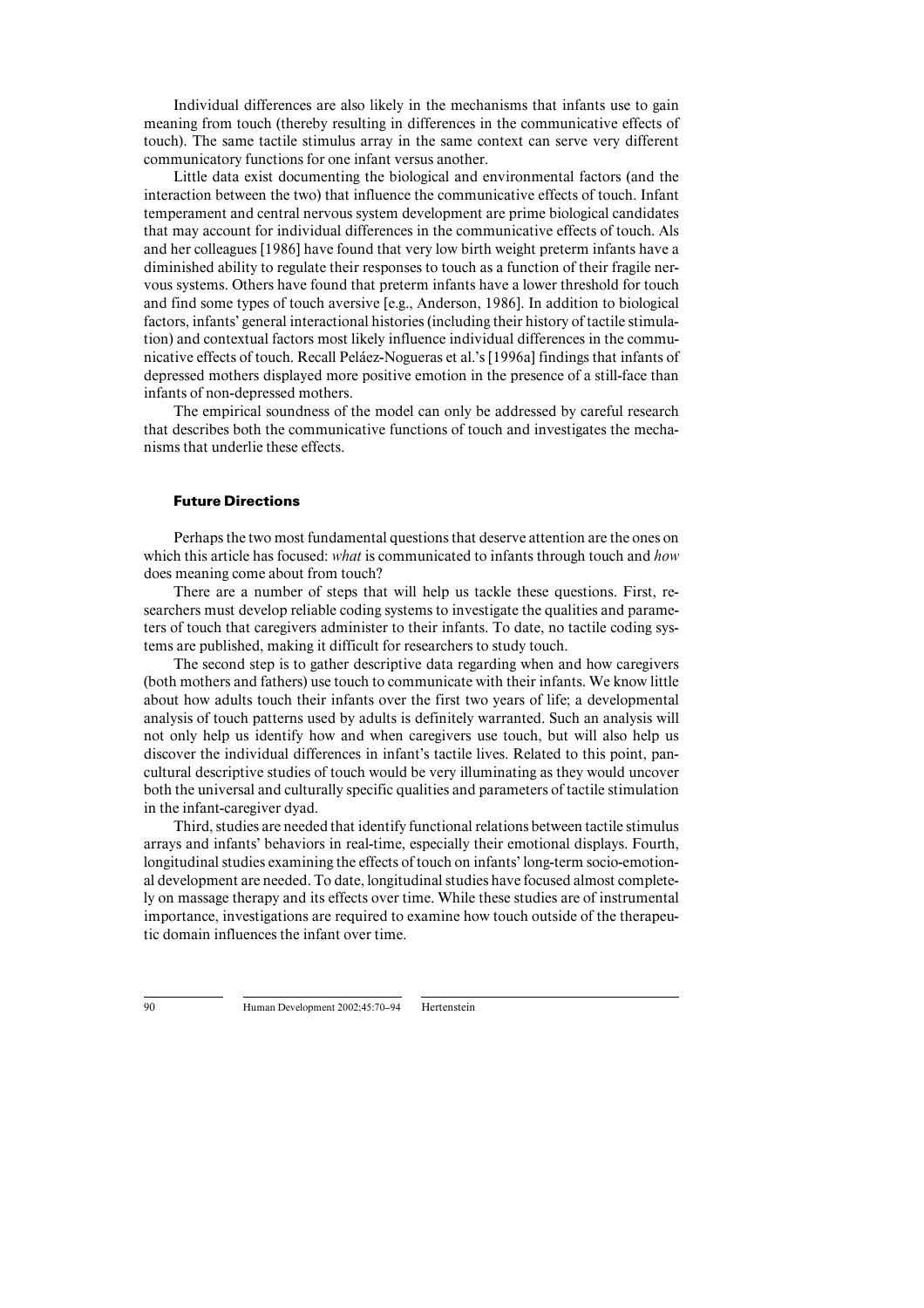Fifth, investigations should be conducted to understand what happens when the 'message' that the caregiver attempts to communicate via touch is not properly interpreted by the infant. 'Mismatches' of communication likely influence infants' immediate behaviors as well as their long-term socio-emotional development [Tronick, 1989]. Finally, the mechanisms by which touch gains meaning for the infant merit attention. Like most investigations in the social sciences, it is likely that studies of mechanism will come after much of the descriptive work has been carried out.

Two important points should be kept in mind regarding the directions that I have outlined for future investigation. First, touch should be placed in the context of infantcaregiver relationships comprised of multimodal communication. When one focuses on a single modality – in this case, touch – one runs the risk of not understanding the infant-caregiver communication system for what it is: an inherently seamless and dynamic process that is characterized by bi-directionality, as well as developmental change and stability. Second, there is a clear need in the field of touch (in other fields as well) for converging research operations so we can be more confident about the inferences we draw about the communicative functions of touch on infants. Isolating the effects of touch are difficult (and may not be desirable); only with converging research operations can we draw inferences about the communicative effects of touch with confidence.

The embryonic field of tactile communication has yet to develop into a coherent and systematic research enterprise. It is ironic that touch may represent one of the most fundamental means by which caregivers communicate with their infants and, yet, it has been overlooked by the vast majority of researchers interested in communication. I hope the present article will provide an impetus to study touch and its communicative functions across a variety of disciplines and levels of analysis.

#### **Acknowledgment**

Matthew J. Hertenstein, Department of Psychology, University of California, Berkeley. The writing of this article was supported by a NRSA fellowship from NIMH (MH-12320). I thank Joseph Campos, Sandra Weiss, three reviewers, and several others for their valuable comments on earlier versions of this article.

#### **References**

Ainsworth, M.S., Blehar, M.C., Waters, E., & Wall, S. (1978). *Patterns of Attachment: A Psychological Study of the Strange Situation.* Hillsdale, NJ: Erlbaum.

- Als, H., Lawhon, G., Brown, E., Gibes, R., Duffy, F.H., McAnulty, G., & Blickman, J.G. (1986). Individualized behavioral and environmental care for the very low birth weight preterm infant at high risk for bronchopulmonary dysplasia: Neonatal intensive care unit and developmental outcome. *Pediatrics, 78,* 1123–1132.
- Andersen, P.A. (1991). When one cannot not communicate: A challenge to Motley's traditional communication postulates. *Communication Studies, 42,* 309–325.
- Anderson, J. (1986). Sensory intervention with the preterm infant in the neonatal intensive care unit. *American Journal of Occupational Therapy, 40,* 19–26.
- Anisfeld, E., Casper, V., Nozyce, M., & Cunningham, N. (1990). Does infant carrying promote attachment? An experimental study of the effects of increased physical contact on the development of attachment. *Child Development, 61,* 1617–1627.
- Bandura, A. (1965). Influence of models' reinforcement contingencies on the acquisition of imitative responses. *Journal of Personality and Social Psychology, 1,* 589–595.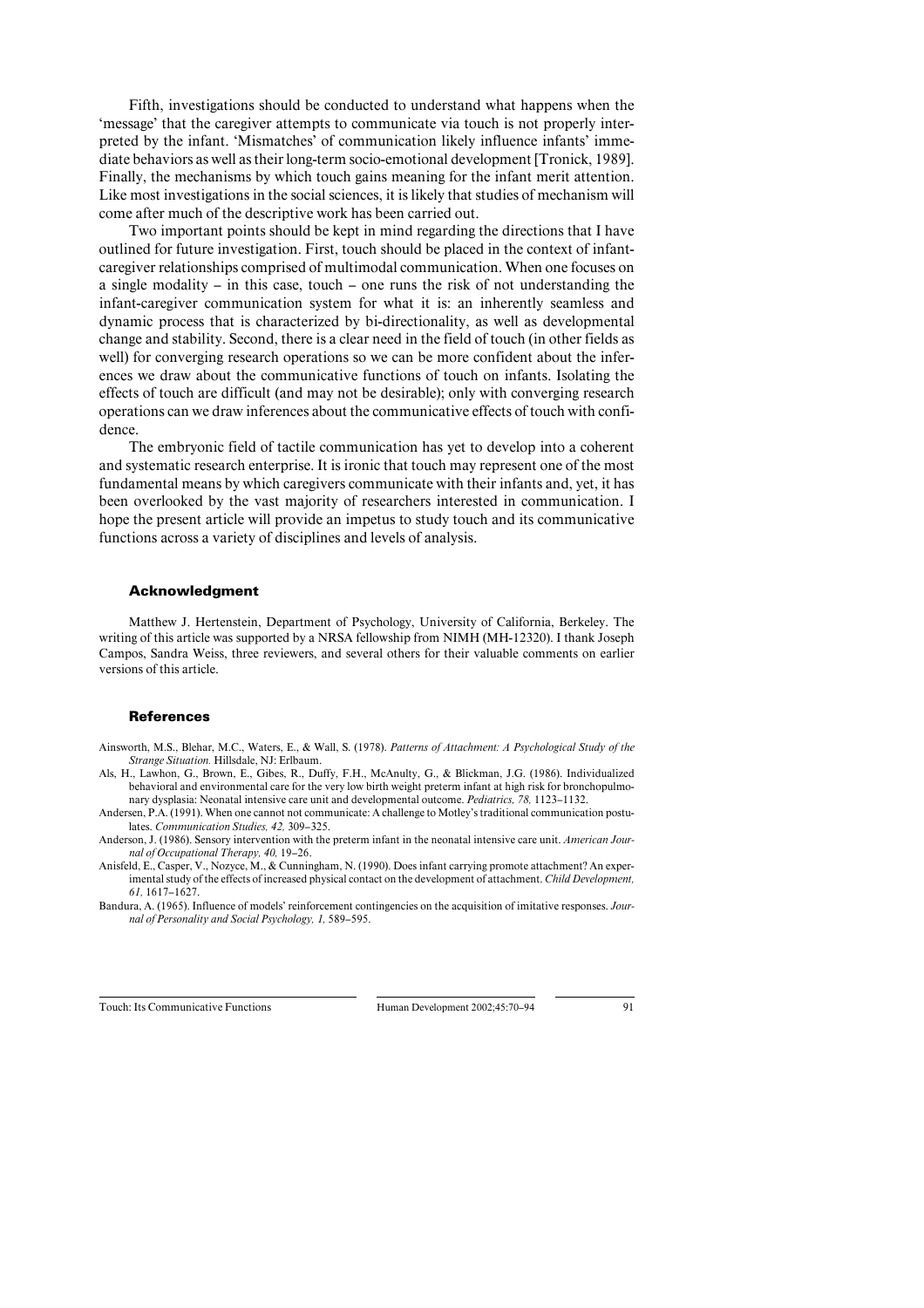Barnett, K. (1972). A theoretical construct of the concepts of touch as they relate to nursing. *Nursing Research, 21,* 102–110.

Barrett, K.C., & Campos, J.J. (1987). Perspectives on emotional development. II. A functionalist approach to emotions. In J.D. Osofsky (Ed.), *Handbook of infant development* (2nd ed., pp. 558–578). New York: Wiley.

Barrett, K.C., & Nelson-Goens, G.C. (1997). Emotion communication and the development of the social emotions. In K.C. Barrett (Ed.), *The communication of emotion: Current research from diverse perspectives* (pp. 69-88): Jossey-Bass.

Bavelas, J.B. (1990). Behaving and communicating: A reply to Motley. *Western Journal of Speech Communication, 54,* 593–602.

Bowlby, J. (1969). *Attachment and loss, vol. 1, Attachment.* New York: Basic Books.

Bowlby, J. (1973). *Attachment and loss, vol. 2, Separation.* New York: Basic Books.

Bretherton, I., Biringen, Z., Ridgeway, D., & Maslin, C. (1989). Attachment: The parental perspective. Special Issue: Internal representations and parent-infant relationships. *Infant Mental Health Journal, 10,* 203–221.

Brossard, L., & Decarie, T. (1968). Comparative reinforcing effects of eight stimulations on the smiling responses of infants. *Journal of Child Psychology and Psychiatry, 9,* 51–60.

Buck, R. (1988). The perception of facial expression: Individual regulation and social coordination. In T.R. Alley (Ed.), *Social and applied aspects of perceiving faces* (pp. 141–165). Hillsdale, NJ: Erlbaum.

Bushnell, E.W., & Baxt, C. (1999). Children's haptic and cross-modal recognition with familiar and unfamiliar objects. Journal of Experimental Psychology: Human Perception & Performance, 25, 1867–1881.

Bushnell, E.W., & Bourdreau, J.P. (1991). The development of hepatic perception during infancy. In M.A. Heller & W. Schiff (Eds.), *The psychology of touch* (pp. 139–161). Hillsdale, NJ: Erlbaum.

Campos, J.J., Barrett, K.C., Lamb, M.E., Goldsmith, H.H., & Stenberg, C. (Eds.). (1983). *Socio-emotional development* (Vol. 2). New York: Wiley.

Campos, J.J., Mumme, D.L., Kermoian, R., & Campos, R. (1994). A functionalist perspective on the nature of emotion. *Monographs of the Society for Research in Child Development, 59, 284-303.* 

Cannon, R.B. (1977). The development of maternal touch during early mother-infant interaction. *Jogn Nursing, 6,* 28–33.

Clynes, M. (1977). *Sentics: The touch of emotions.* New York: Anchor Press.

Cohn, J.F., & Tronick, E. (1989). Specificity of infants' response to mothers' affective behavior. *Journal of the American Academy of Child & Adolescent Psychiatry, 28,* 242–248.

Dickson, K.L., Fogel, A., & Messinger, D. (1998). The development of emotion from a social process view. In M.F. Mascolo & S. Griffin (Eds.), *What develops in emotional development?* (pp. 253–271). New York: Plenum Press.

Dickson, K.L., Walker, H., & Fogel, A. (1977). The relationship between smile type and play type during parent-infant play. *Developmental Psychology, 33,* 925–933.

Eibl-Eibesfeldt, I. (1989). *Human Ethology.* New York: Aldine de Gruyter.

Ekman, P. (1999). Facial expressions. In T. Dalgleish & M.J. Power (Eds.), *Handbook of cognition and emotion* (pp. 301–320). Chichester, England: Wiley.

Fantz, R.L. (1961). The origin of form perception. *Scientific American, 204,* 66–72.

Field, T., Healy, B.T., Goldstein, S., & Guthertz, M. (1990). Behavior-state matching and synchrony in mother-infant interactions of nondepressed versus depressed dyads. *Developmental Psychology, 26,* 7–14.

Field, T.M. (1998). Massage therapy effects. *American Psychologist, 53,* 1270–1281.

Fogel, A., & Lyra, M.C.D.P. (1997). Dynamics of development in relationships. In F. Masterpasqua & P.A. Perna (Eds.), *The psychological meaning of chaos: Translating theory into practice* (pp. 75–94): Washington, DC, US. Frank, L.K. (1957). Tactile communication. *Genetic Psychology Monographs, 56,* 209–255.

Frijda, N.H. (1986). *The emotions*. Cambridge, England: Cambridge University Press.

Geldard, F.A. (1960). Some neglected possibilities of communication. *Science, 131,* 1583–1588.

Gibson, E.J. (1969). *Principles of Perceptual Learning and Development.* East Norwalk, CT: Appleton-Century-Crofts.

Gibson, J.J. (1996). *The senses considered as perceptual systems.* Boston: Houghton Mifflin.

Gibson, J.J. (1979). *The ecological approach to visual perception.* Boston: Houghton Mifflin.

Greenoug, W.T. (1990). Brain storage of information from cutaneous and other modalities in development and adulthood. In K.E. Barnard & T.B. Brazelton (Eds.), *Touch: The foundation of experience: Full revised and expanded proceedings of Johnson & Johnson Pediatric Round Table X* (pp. 97–126). Madison, CT: International Universities Press.

Hebb, D.O. (1946). On the nature of fear. *Psychological Review, 53,* 259–276.

Hertenstein, M.J., & Campos, J.J. (in press). Emotion regulation via maternal touch. *Infancy.*

Hinde, R.A. (1997). *Relationships: A dialectical perspective*. Hove: Psychology Press.

Izard, C.E. (1979). *The maximally discriminative facial movement coding system (Max).* Newark, DE: University of Delaware, Instructional Resources Center.

Kagan, J. (1971). *Change and continuity in infancy.* New York: Wiley.

Knapp, M.L. (1984). *Interpersonal communication and human relationships.* Boston: Allyn & Bacon.

Konner, M.J. (1976). Maternal care, infant behavior and development among the !Kung. In R.B. Lee & I. DeVore (Eds.), *Kalahari hunger-gatherers: Studies of the !Kung San and their neighbors* (pp. 218–245). Cambridge, MA: Harvard University Press.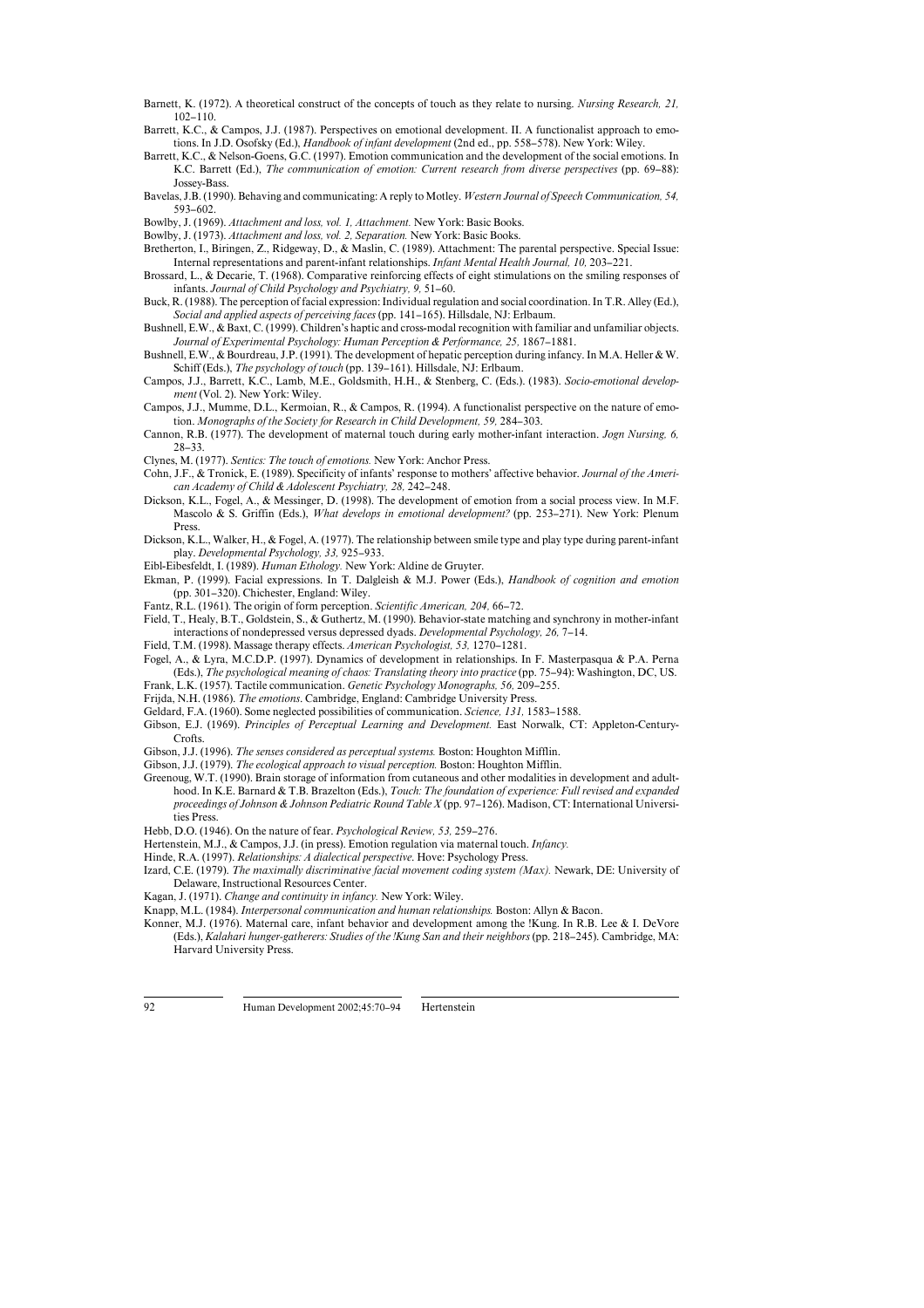- Landau, R. (1989). Affect and attachment: Kissing, hugging, and patting as attachment behaviors. *Infant Mental Health Journal, 10,* 57–69.
- Levenson, R.W. (1992). Autonomic nervous system differences among emotions, *Psychological Science, 3,* 23–27.
- Lorenz, C. (1943). Die angeborenen Formen möglicher Erfahrung. *Zeitschrift für Tierpsychologie, 5,* 233–409. Main, M. (1990). Parental aversion to infant-initiated contact is correlated with the parent's own rejection during
- childhood: The effects of experience on signals of security with respect to attachment. In K.E. Barnard & T.B. Brazelton (Eds.), *Touch: The foundation of experience: Full revised and expanded proceedings of Johnson &* Johnson Pediatric Round Table X. Clinical infant reports (pp. 461-495). Madison, CT: International Universities Press.
- Main, M., Kaplan, N., & Cassidy, J. (1985). Security in infancy, childhood, and adulthood: A move to the level of representation. *Monographs of the Society for Research in Child Development, 50, 66-104.*
- Main, M., & Stadtman, J. (1981). Infant response to rejection of physical contact by the mother. *Journal of the American Academy of Child Psychiatry, 20,* 292–307.
- Major, B. (1981). Gender patterns in touching behavior. In C. Mayo & N.M. Henley (Eds.), *Gender and nonverbal behavior* (pp. 15–37). New York: Springer-Verlag.
- Maurer, D., & Maurer, C. (1988). *The world of the newborn.* New York: Basic Books.
- Merleau-Ponty, M. (1962). *Phenomenology of perception* (Colin Smith, Trans.). New York: Humanities Press.
- Montagu, A. (1986). *Touching: The human significance of the skin*. (3rd ed.). New York: Harper & Row.
- Motley, M.T. (1990a). Communication as interaction: A reply to Beach and Bavelas. *Western Journal of Speech Communication, 54,* 613–623.
- Motley, M.T. (1990b). On whether one can(not) communicate: An examination via traditional communication postulates. *Western Journal of Speech Communication, 54,* 1–20.
- Motley, M.T. (1991). How one may not communicate: A reply to Andersen. *Communication Studies, 42,* 326–329.
- Oster, H. (2001). *Baby FACS: Facial Action Coding System for Infants and Young Children.* Unpublished monograph and coding manual, New York University.
- Peláez-Nogueras, M., Field, T., Gewirtz, J.L., Cigales, M., Gonzalez, A., Sanchez, A., & Richardson, S.C. (1997). The effects of systematic stroking versus tickling and poking on infant behavior. *Journal of Applied Developmental Psychology, 18*, 169–178.

Peláez-Nogueras, M., Field, T.M., Hossain, Z., & Pickens, J. (1996a). Depressed mothers' touching increases infants' positive affect and attention in still-face interactions. *Child Development, 67,* 1780–1792.

- Peláez-Nogueras, M., Gewirtz, J.L., Field, T., & Cigales, M. (1996b). Infants' preference for touch stimulation in face-to-face interactions. *Journal of Applied Developmental Psychology, 17,* 199–213.
- Piaget, J. (1952). *The origins of intelligence in children.* New York: International Universities Press.
- Reite, M. (1990). Touch, attachment, and health: Is there a relationship? In K.E. Barnard & T.B. Brazelton (Eds.), *Touch foundation of experience: Full revised and expanded proceedings of Johnson & Johnson Pediatric Round Table X* (pp. 195–225): Madison, CT.
- Rose, S.A., & Ruff, H.A. (1987). Cross-Modal Abilities in Human Infants: In J.D. Osofsky (Ed.), *Handbook of infant development* (2nd ed., pp. 318–362). Oxford, England: Wiley.
- Scherer, K.R. (1986). Vocal affect expression: A review and a model for future research. *Psychological Bulletin, 99,* 143–165.
- Sroufe, L.A. (1996). *Emotional development: The organization of emotional life in the early years.* New York: Cambridge University Press.
- Stack, D.M. (in press). The salience of touch and physical contact during infancy: Unraveling some of the mysteries of the somaesthetic sense. In A. Fogel & G. Bremner (Eds.), *Blackwell handbook of infant development.* London: Blackwell.
- Stack, D.M., & Arnold, S.L. (1998). Changes in mothers' touch and hand gestures influence infant behavior during face-to-face interchanges. *Infant Behavior & Development, 21,* 451–468.
- Stack, D.M., & LePage, D.E. (1996). Infants' sensitivity to manipulations of maternal touch during face-to-face interactions. *Social Development, 5,* 41–55.
- Stack, D.M., LePage, D.E., Hains, S.M.J., & Muir, D.W. (2001). *Differential touch as a function of instruction during mother-infant interactions: Application of the caregiver-infant touch scale (CITS)*. Unpublished manuscript, Concordia University.
- Stack, D.M., & Muir, D.W. (1990). Tactile stimulation as a component of social interchange: New interpretations for the still-face effect. *British Journal of Developmental Psychology, 8,* 131–145.
- Stack, D.M., & Muir, D.W. (1992). Adult tactile stimulation during face-to-face interactions modulates five-montholds' affect and attention. *Child Development, 63,* 1509–1525.
- Stepakoff, S., Beebe, B., & Jaffe, J. (2000). *Mother-infant tactile communication at four months: Infant gender, maternal ethnicity, and maternal depression.* Poster presented at the International Conference on Infant Studies, Brighton, England.
- Stern, D.N. (1985). *The interpersonal world of the infant.* New York: Basic Books.
- Sternberg, R.J. (1996). *Cognitive psychology.* (2nd ed.). Fort Worth: Harcourt Brace College.
- Tronick, E.Z. (1989). Emotions and emotional communication in infants. *American Psychologist, 44,* 112–119.
- Tronick, E.Z. (1995). Touch in mother-infant interaction. In T.M. Field (Ed.), *Touch in early development* (pp. 53–65). Mahwah, NJ: Erlbaum.